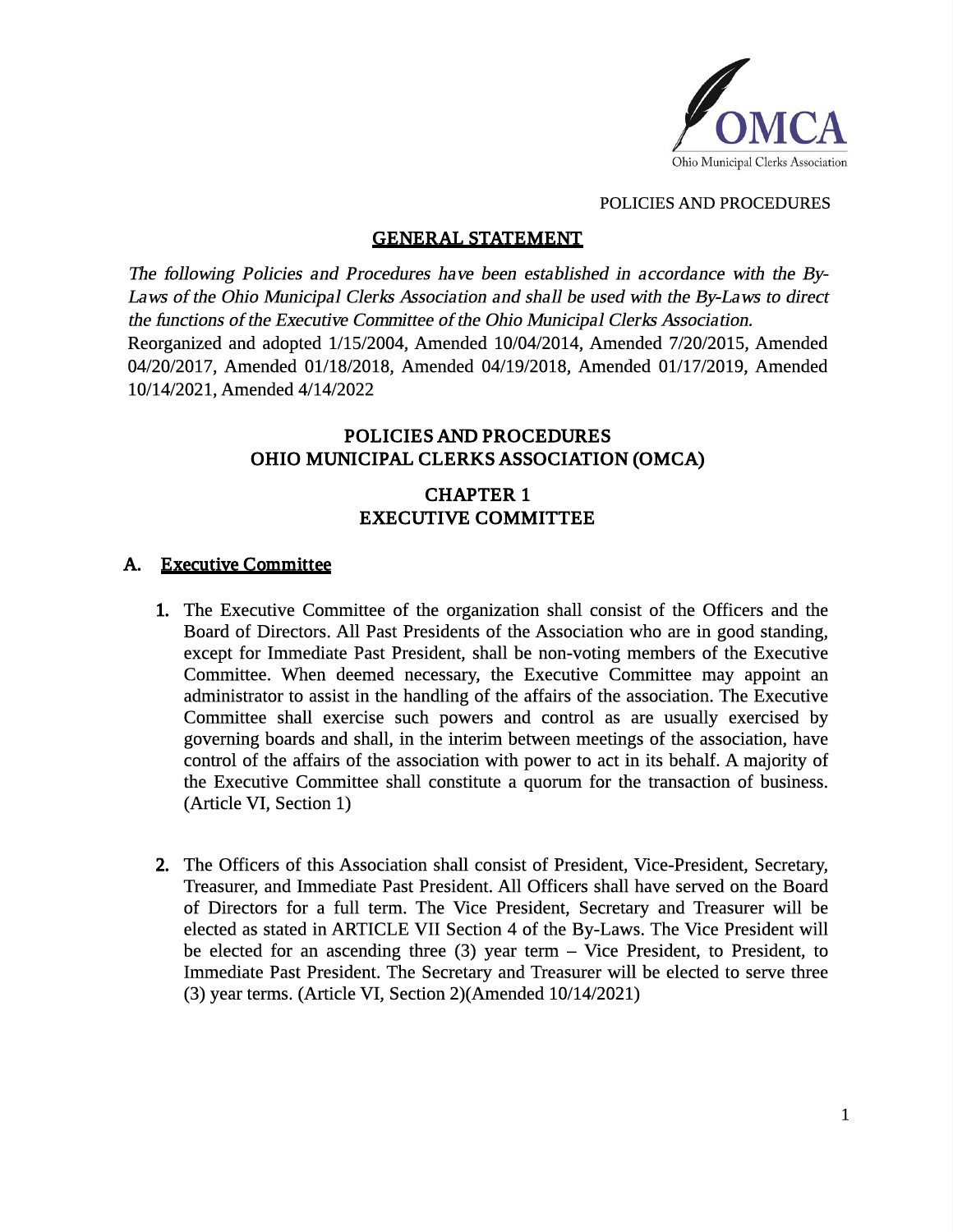

3. In addition to the above Officers, there shall be a Board of Directors consisting of 12 persons, six (6) of whom shall be representatives of member cities and six (6) of whom shall be representatives of member villages. This requirement (six (6) village and six (6) city members on the Board of Directors) may be waived by the majority vote of the Executive Committee. All Directors shall be Clerks with at least two years' experience in active service and have held membership in the Association for at least two years. (Article VI, Section 3).

## B. Term of Office

- 1. All members of the Executive Committee shall be active members in good standing with the Ohio Municipal Clerks Association, and shall have at least two years' experience in active service. The member must have a clear understanding of time involved, and be willing to devote the time necessary to accomplish the goals of the Association. A full term for each Board of Director shall be three years, commencing January 1 each calendar year through December 31. A qualified member who has completed three (3) full years on the Board of Directors, by either completing their full three (3) year term or having three (3) full years of service on the Board, to include a combination of partial term appointments, may be eligible to serve as an Officer of the Association. (Amended 10/14/2021)
- 2. No Officer or Director shall be eligible for more than one successive full term in the same office. No elected Officer or Director shall hold office for more than 90 days after he/she ceases to be an Officer of a municipality, except in the case of retirement from public office, the Executive Committee member may serve until the end of his/her term of the Association office. (Article VI, Section 4).

# C. Elections

### SEE BY-LAWS ARTICLE VII, Section 4

(Amended 10/14/2021)

### D. Vacancies

In the event of a vacancy in any office, except Immediate Past President, the Executive Committee shall appoint a successor to complete the term. In the event of a vacancy in the office of President, the Vice President will ascend to President (to finish out the unexpired term and also complete their term) and a new Vice President shall be appointed. Vacancies on the Board of Directors shall be filled by appointment by the Executive Committee.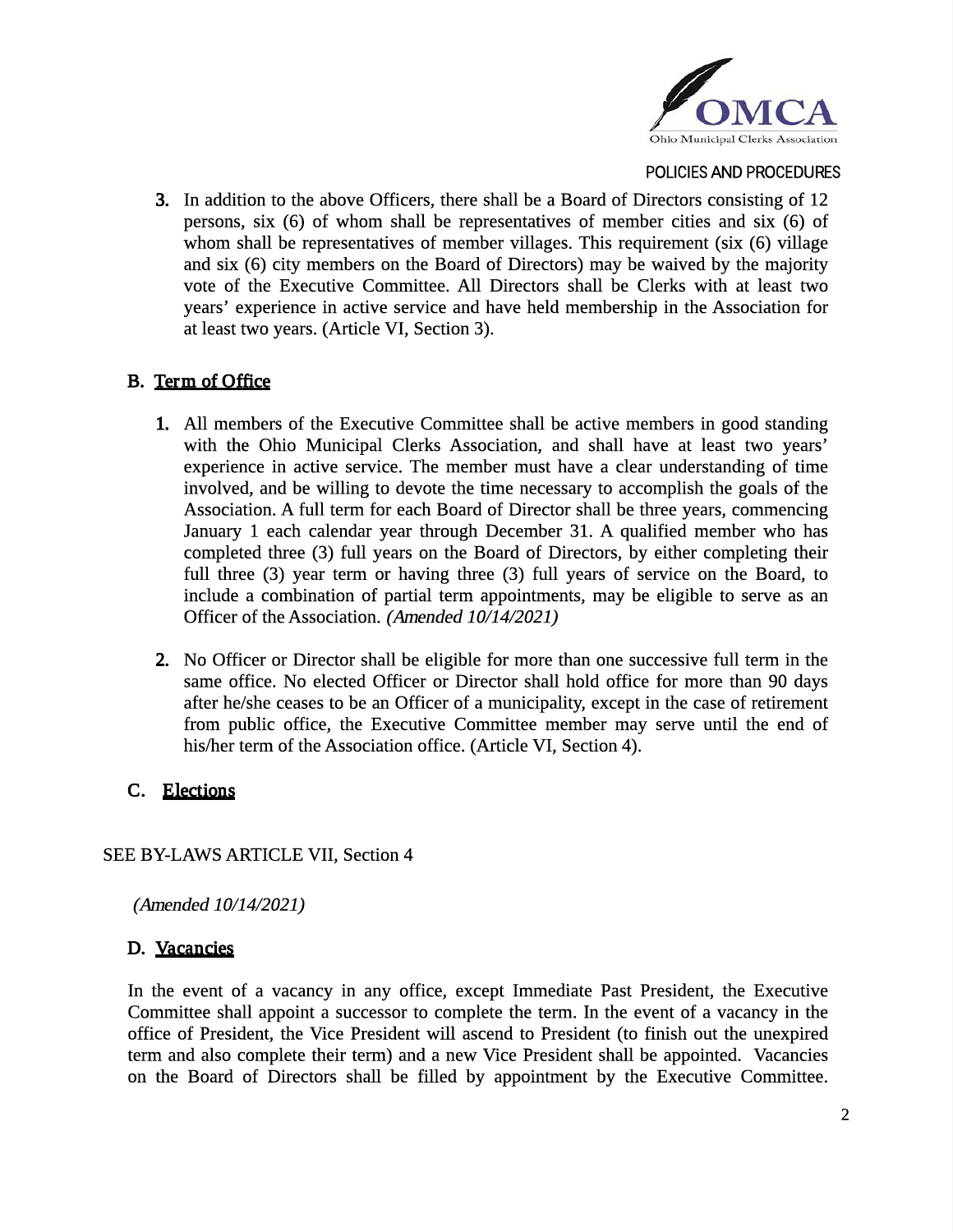

Vacancies in the position of Immediate Past President may be filled by the Executive Committee using reverse rotation of terms, or may be left unfilled at their discretion. All vacancy appointments shall be for the remainder of the unexpired term. (Article VI, Section 5)(Amended 10/14/2021)

### E. Duties

The Duties of the Executive Committee shall include, but not be limited to, the following:

- 1. Attend as many state academy sessions as feasible.
- 2. Schedule and attend all special meetings.
- 3. Hold a strategic planning session every 3 years. (Amended 4-14-2022)
- 4. Setting regular membership dues for all levels of membership in the Association per fiscal year.
- 5. Review membership in good standing and acceptance or rejection of applications for membership in the Association.
- 6. Controlling the affairs of the Association, with power to act on its behalf in the interim periods between meetings.
- 7. Filling vacancies on the Executive Committee, in accordance with the procedures set forth in the By-Laws and Policies & Procedures of the Association.
- 8. Welcome new members to the Association and explain benefits available as active members.
- 9. Listen to suggestions and complaints from members of the Association and report them to the Committee.
- 10. Represent fellow Clerks throughout the State and maintain a high degree of professionalism in setting an example for fellow Clerks.
- 11. Encourage attendance at all educational opportunities.
- 12. Exercise such powers as are normally exercised by governing boards.
- 13. Consider the purpose of the Association, its responsibilities and its benefits to all members.
- 14. Promote the growth and improvement of the Association and share knowledge with other Association members so they will be well informed on the functions of the Association, its Officers and the Board of Directors.
- 15. When deemed necessary, consider the appointment of an administrator and/or Parliamentarian for the Association.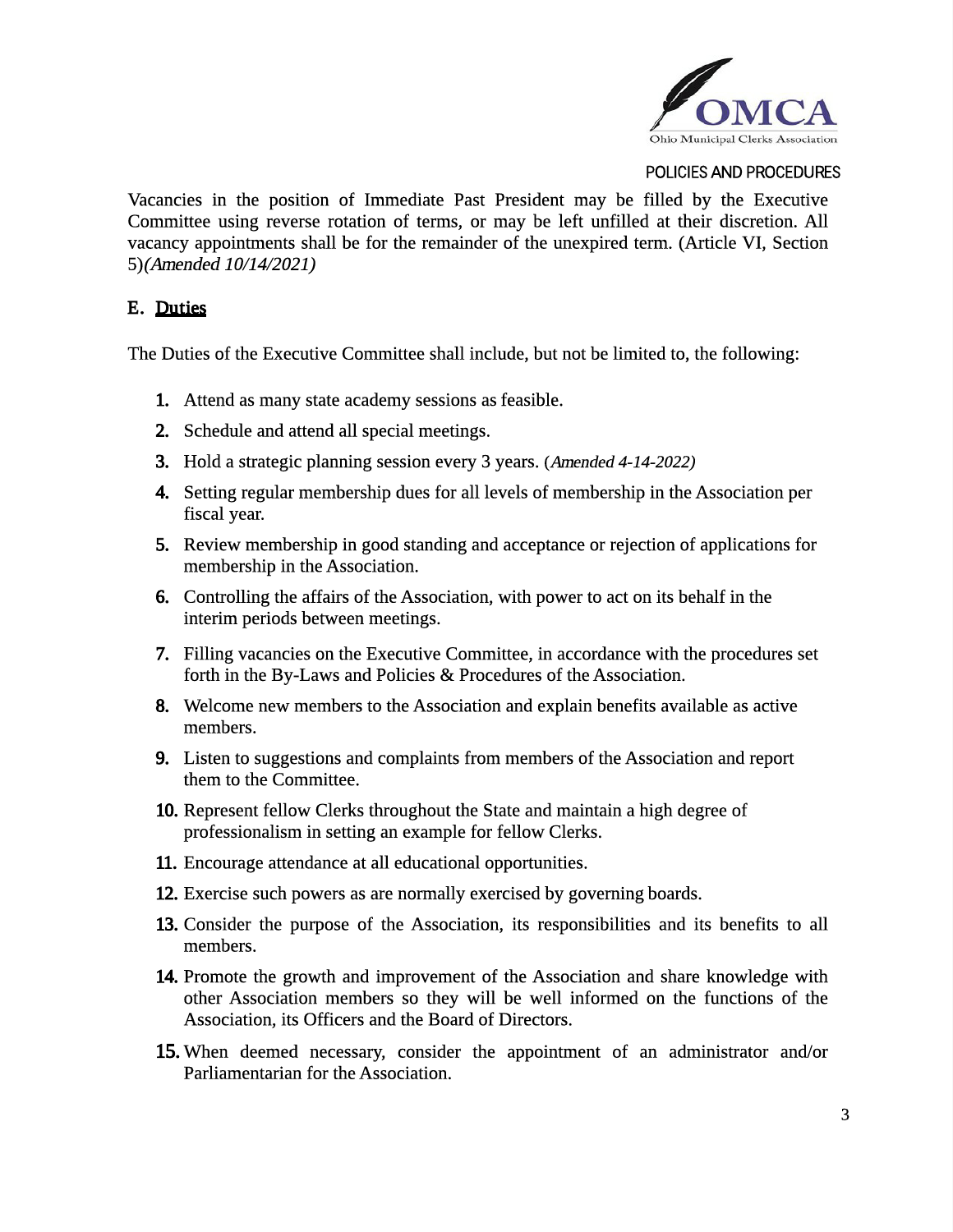

## F. Officers

The following are Officers of the Ohio Municipal Clerks Association and their functions and duties shall include, but not be limited to, those listed.

- 1. The President shall:
	- a. Attend all meetings and preside at all meetings of the Association and the Executive Committee from January 1 following elections until December 31 of the same year. (Amended 10/14/2021)
	- b. Supervise all activities of the Association.
	- c. Coordinate a strategic planning session to be held every 3 years. (Amended 4/14/2022)
	- d. Set meeting dates in agreement with Executive Committee, which shall include the annual meeting to be held in conjunction with the Annual Institute and Executive Committee meetings, as necessary.
	- e. Appoint the standing committees, along with any other committees as deemed necessary to accomplish the objectives and functions of the Association.
	- f. Serve as ex-officio member of all committees.
	- g. Be empowered to sign checks for the Association.
	- h. Keep the Vice President fully informed regarding the activities of the Association.
	- i. Supply information for the Association newsletter.
- 2. The Vice-President shall:
	- a. Attend all meetings of the Executive Committee and Association and assist the President in the discharge of the duties of the Office of President.
	- b. Serve as President in the absence or disability of the President.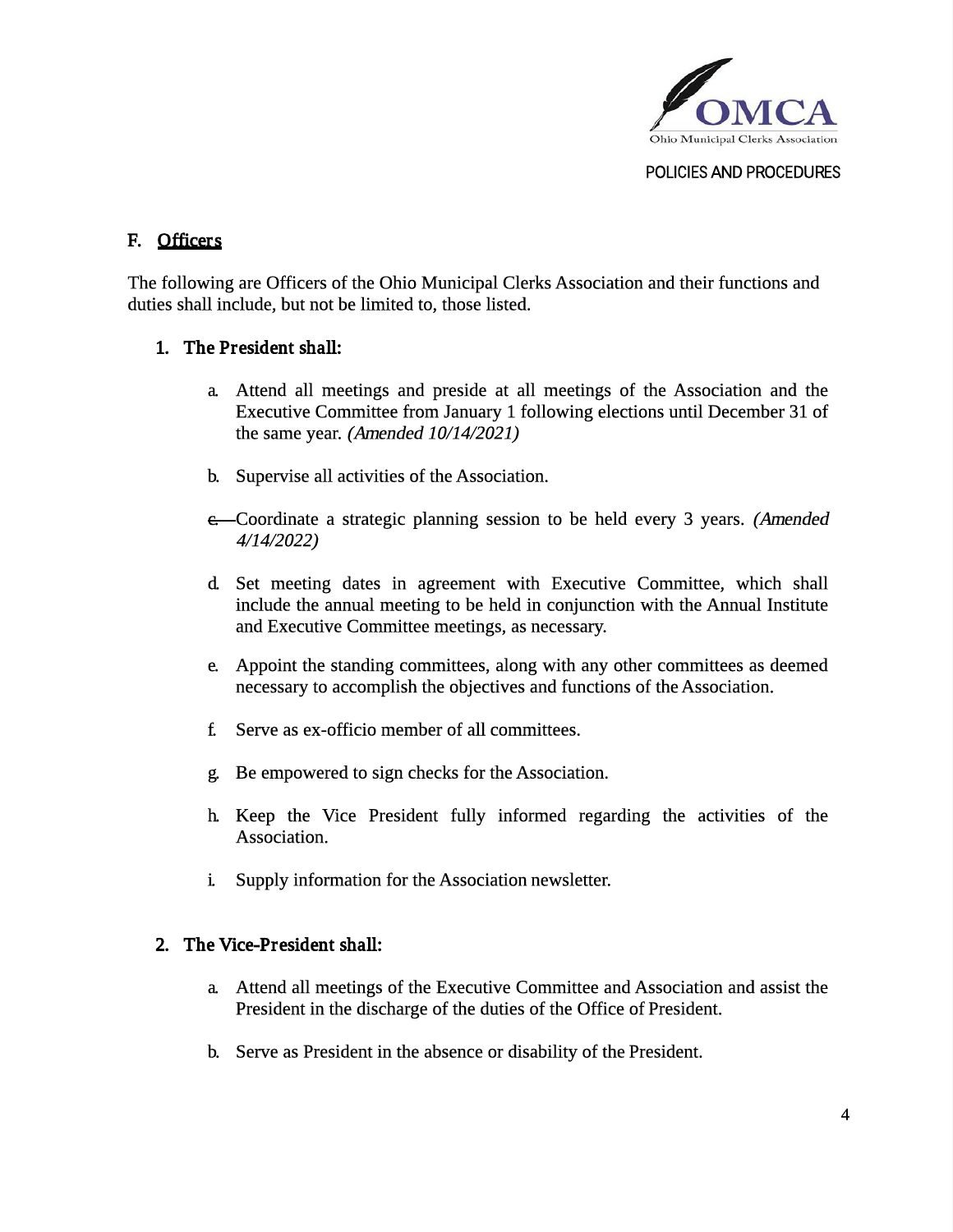

- c. Perform such other duties as the President or Executive Committee may direct.
- d. Coordinate at least four publications per calendar year of the Association newsletter.
- e. Be responsible for sending copies of the Association newsletter to the IIMC Region V Directors.
- 3. The Secretary shall:
	- a. Attend all meetings of the Executive Committee and the Association.
	- b. Keep the official record of all proceedings at the annual business meeting and all meetings of the Executive Committee, and prepare minutes for distribution.
	- c. Be responsible for distributing draft minutes of annual meetings to the general membership, at least one month prior to the annual business meeting on the association website.
	- d. Maintain the original copies of all contracts and memorandums of understanding in accordance with the approved records retention schedule.
	- e. Maintain all minutes in chronological order, with related documents attached, in a permanent book form, to be forwarded to each succeeding Secretary.
	- f. Prepare appropriate correspondence for OMCA activities and other correspondence as may be directed by the President, or the Executive Committee or the Association membership. Such correspondence shall include notifying the OML and IIMC of all OMCA activities and newsworthy items in a timely manner.
	- g. Perform such other duties as may be requested or assigned by the Executive Committee.
	- h. Assist the succeeding Secretary by delivering all items up to date and in order at the end of the term of office.
- 4. The Treasurer shall:
	- a. Attend all meetings of the Executive Committee and the Association.
	- b. Be bonded for a minimum of \$50,000.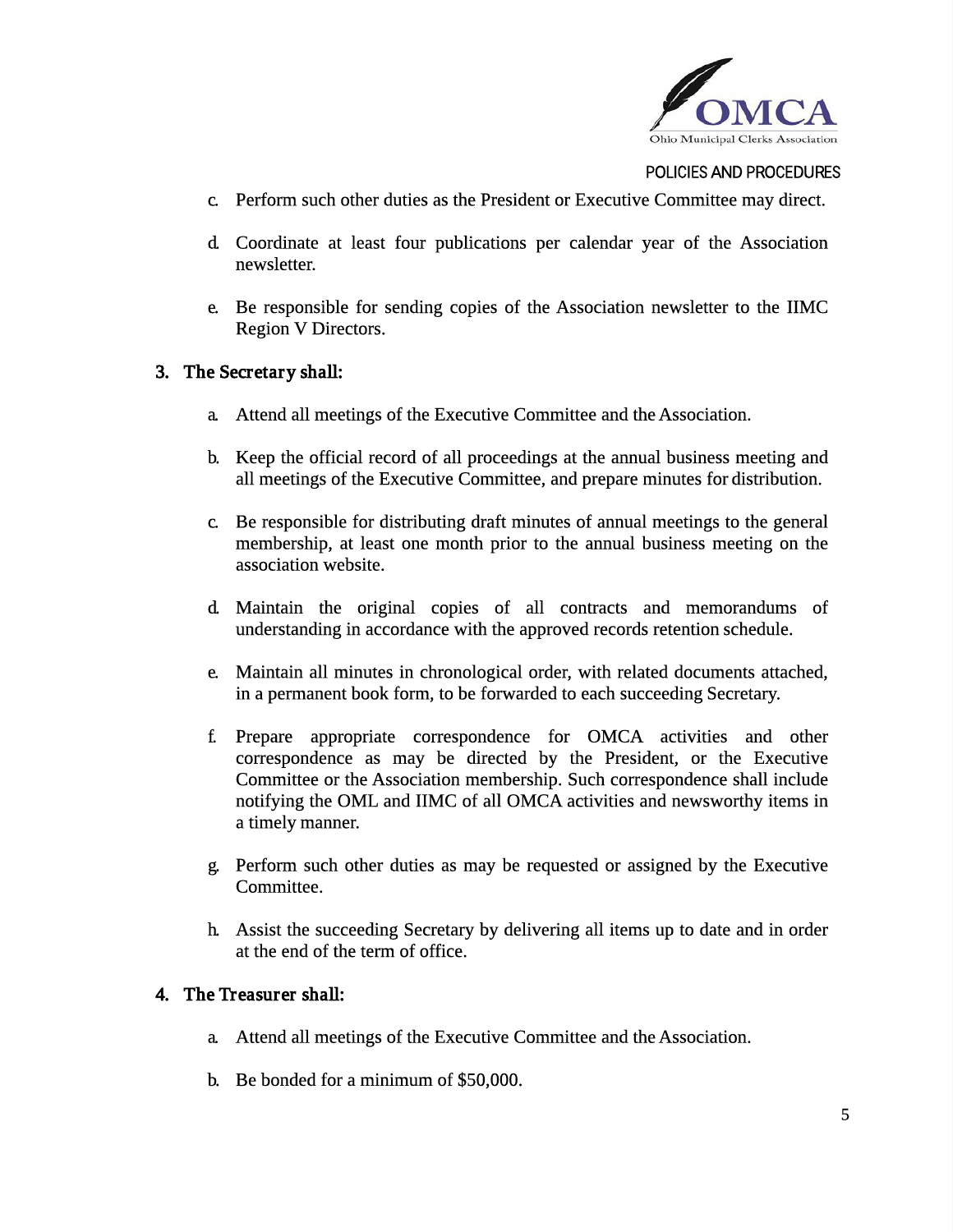

- c. Prepare an annual budget to be submitted for the October Executive Committee Meeting. (Amended 10/14/2021)
- d. Keep a record of the financial accounts and transactions of the Association in a permanent bound book, and such records shall be open for inspection by the Executive Committee at all times.
- e. Keep an accurate record of the membership of the Association, for sending bills and for receiving and disbursing all funds of the Association, under the direction of the Executive Committee.
- f. Deposit all funds in the bank and disperse checks, with appropriate authority and documentation, in a timely manner, accompanied by appropriate correspondence when necessary.
- g. Obtain the form, "Resolution for Unincorporated Organization or Association" for execution by the Officers of the Association when required.
- h. Determine the best investment of the Association funds and make the necessary transactions as approved by the Executive Committee.
- i. Maintain the Federal identification number for the Association.
- j. Prepare all items for the annual audit and transition to the succeeding Treasurer in the transfer of all accounts. This includes coordinating the filing of new signature cards for the following terms.
- k. File all appropriate forms with the Internal Revenue Service in a timely fashion, including contracting with a CPA firm or Tax Accountant for any needed assistance in preparing forms.
- l. Assistant Treasurer
- m. An Assistant Treasurer shall be appointed by the Executive Committee at the meeting held in July of each year. The Assistant Treasurer shall be available to attend meetings of the Executive Committee in the event the Treasurer is unable to attend. The Assistant Treasurer shall be a non-elected position and shall have no voting powers on the Executive Committee.
- 5. The Immediate Past President shall:
	- a. Assist the President as requested.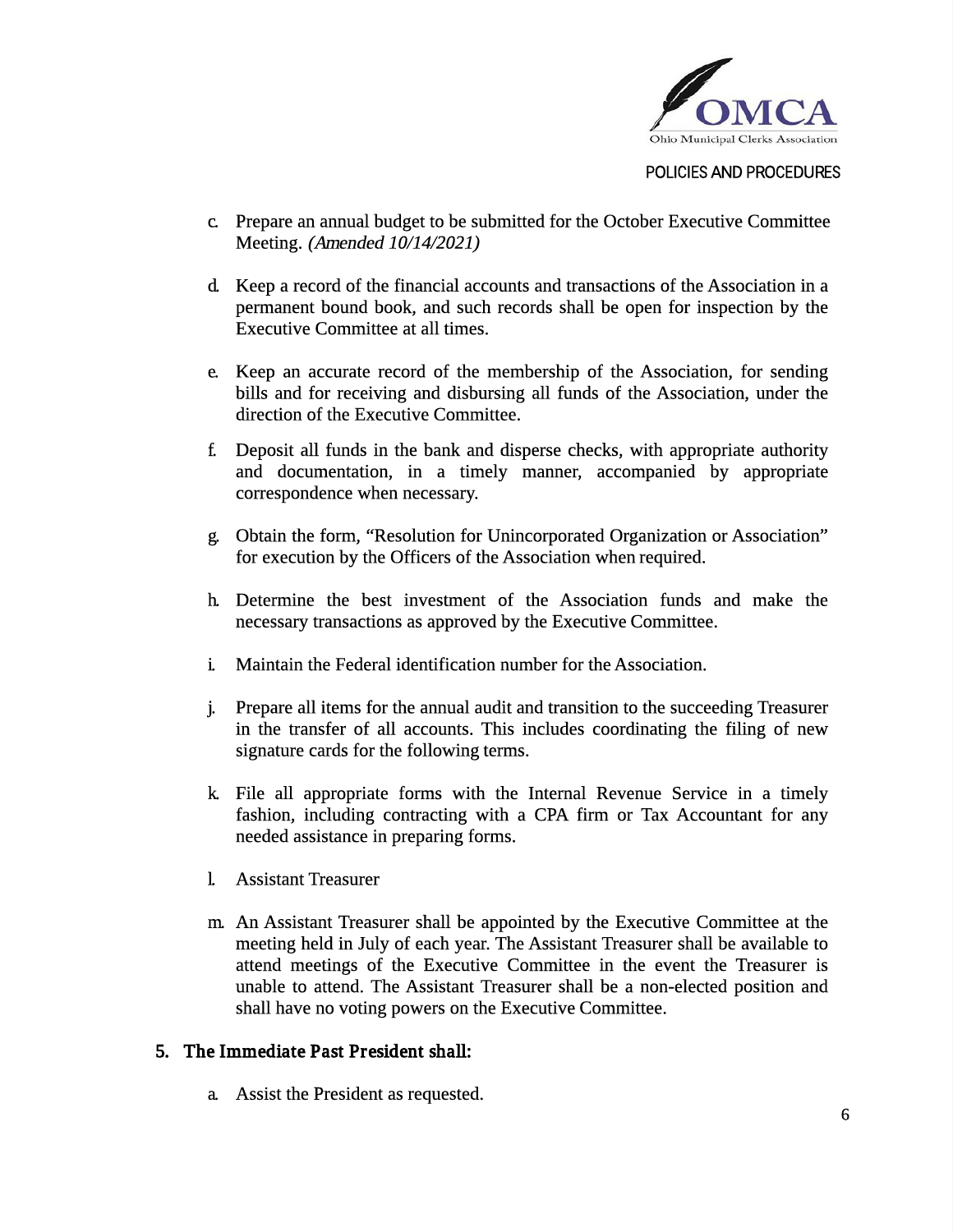

b. Determine service awards to be presented to current members at 5, 10, 15, 20, 25, and 30 years or more of Municipal service. Presentation will be made at the annual meeting by the Immediate Past President.

### G. Committees

The President shall make individual and committee appointments for the performance of the following functions; however, additional appointments may be made as deemed necessary for the Association and shall include any other duties as may be assigned.

## ADMINISTRATIVE COMMITTEE: (See Appendix A)

This committee will oversee and monitor the strategic plan, prepare the slate for open positions, administer the elections for Officers and Board Members and manage the records of the association in accordance with the adopted records retention policy. This committee will conduct an orientation for Executive Committee Members and Committee Chairs in conjunction with the incoming President; (Amended 4/14/2022)

Provide each attendee with a binder that includes the bylaws, policies and procedures, strategic plan, vision & mission statements, Board Handbook, organizational chart and other documents deemed necessary.

### COMMUNICATIONS COMMITTEE: (See Appendix B)

The Vice President shall be a member of this committee. This committee will oversee the newsletter publication, website content, social media postings, and maintain the association's scrapbook. The scrapbook shall be available at conferences for viewing by the membership and the public.

### SOCIAL MEDIAAND ADMINISTRATIVE USAGE:

OMCA believes in the transparency of information sharing on various social media platforms. As such it is necessary for the Association to protect its message and brand when presenting itself while using social media. The forms of social media or technology referred to in this policy include but are not limited to Facebook, the Association's website, LinkedIn, Twitter, YouTube, SnapChat, Instagram and any other platforms yet to be determined and used by the Association.

This policy outlines the appropriate use of social media as it relates to the Ohio Municipal Clerks Association. This policy is intended to provide a framework for use of the OMCA social media platforms as part of the duties/responsibilities of committee members as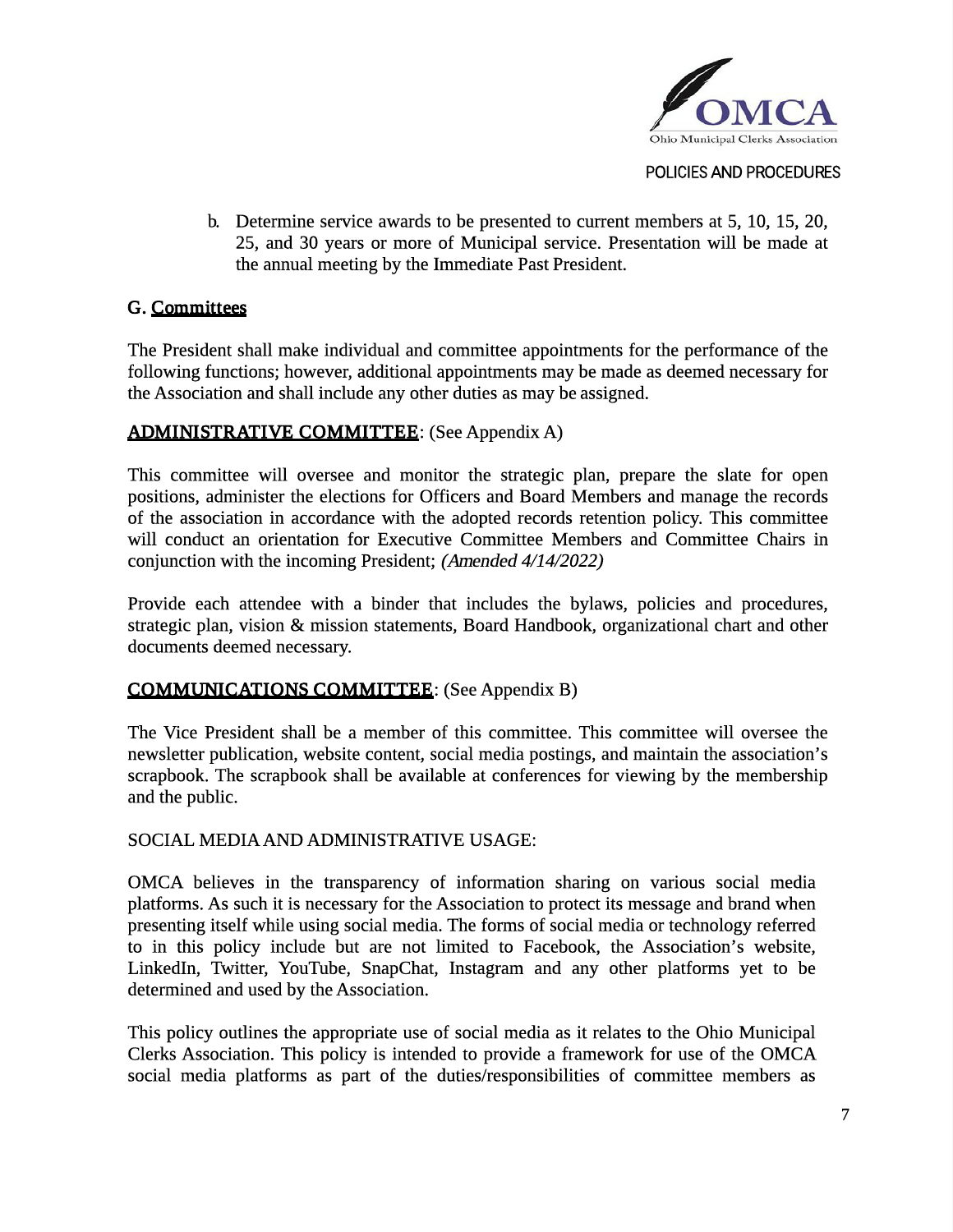

authorized by the Association President.

Committee members authorized to publish content on the Association's various social media platforms are expected to adhere to the highest ethical standards when promoting OMCA. Authorized persons shall strive to post honest and accurate information when posting Association news or information. When using social media, the Association will adhere to all applicable Federal and State laws regarding regulations and policies. This includes all copyright laws, public record laws, retention laws, and any and all other laws that might apply to the Association.

All persons authorized to post information to the OMCA website and/or social media accounts understand and agree that the content and followers belong exclusively to OMCA; and that upon request the committee member must provide the OMCA President or designee with any necessary information to log into an OMCA maintained website or social media account. No committee member, OMCA President or designee may create an official OMCA account or change a password. This is the sole responsibility of OMCA's Communications Committee Chair with consultation of the Association's President.

Upon separation of service on the Communications Committee or no longer recognized on the OMCA Executive Committee, Administrators rights and permissions will be immediately revoked. At which time it would be prudent for the Chair of the Communications Committee to create new passwords and provide to the President.

# LEGISLATIVE REVIEW COMMITTEE: (See Appendix C)

This committee will act as a liaison between the state and federal legislators, and keep the membership informed of issues and actions that may be of concern to the association. This committee will also review and make recommendations for updates to the by-laws, policies & procedures and Board Handbook of the association and administer elections for By-Law Amendments and provide parliamentary guidance when needed. (Amended 4/14/2022)

### MEMBERSHIP SERVICES COMMITTEE: (See Appendix D)

This committee will work with the Immediate Past President to recognize members who have achieved milestones in government service including recognition of clerks who receive their CMC and MMC certifications, and offer membership to all retired clerks. They will assign mentors to all new members/clerks and the chair of this committee shall introduce new members at the annual business meeting. This committee shall conduct an annual membership drive. Cards are to be sent in the event of serious illness, death in the immediate family, retirement and other events of significance. The chair, along with the last four (4) Clerk of the Year recipients will oversee the Clerk of the Year award. This shall be the Clerk of the Year Subcommittee.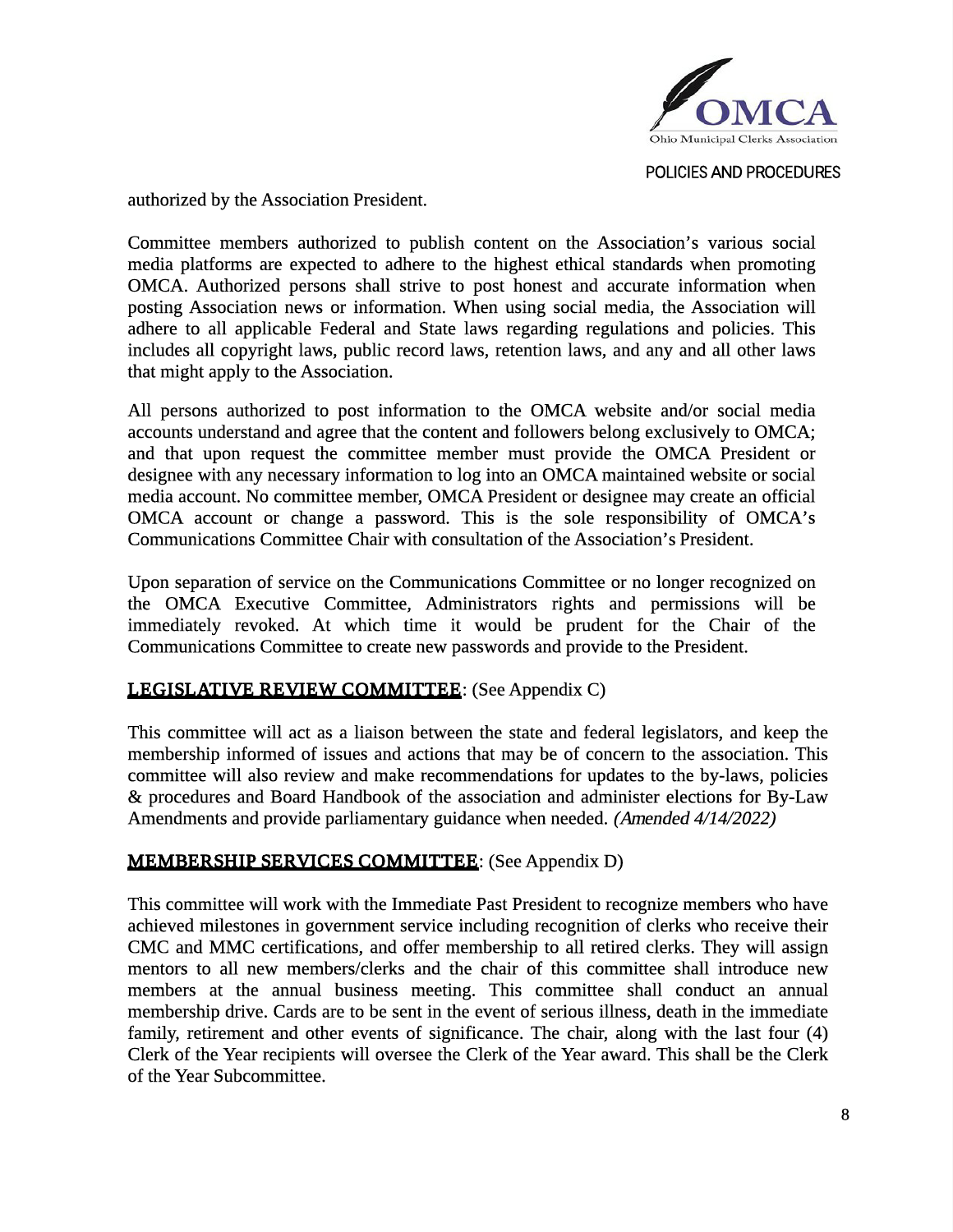

# PROFESSIONAL DEVELOPMENT COMMITTEE: (See Appendix E)

This committee will work with the university to plan education programming and administer any scholarships in conjunction with the approved budget for the fiscal year.

# WAYS AND MEANS COMMITTEE: (See Appendix F)

This committee will work in cooperation with the treasurer to create an annual budget for the association, be responsible for the sale of OMCA merchandise, conduct an annual audit and oversee all fundraising efforts.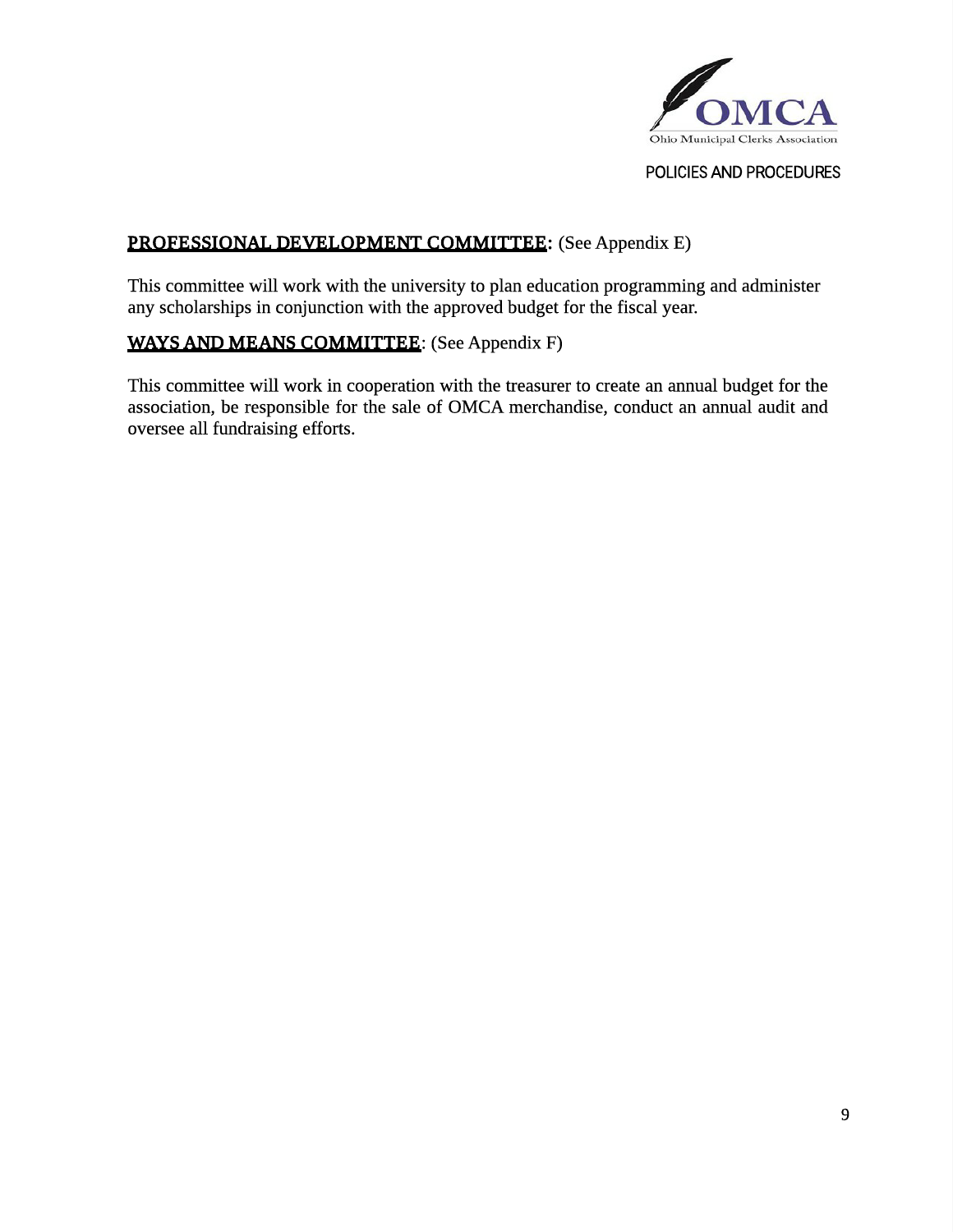

# CHAPTER 2 CLERK OF THE YEAR AWARD

#### A. Nominations

OMCA invites nominations for Clerk of the Year Award. Nominations may be made by OMCA members only, for OMCA members only. Candidates may be nominated more than one time, but awarded the designation one time only. One award will be made each year, if a candidate is nominated.

The Clerk being nominated must agree to the nomination prior to the nomination being submitted to the Committee.

#### B. Committee

- a. Composition: The Clerk of the Year Committee shall be a subcommittee of the Member Services Committee and consist of the Chair of the Membership Services Committee and the last four Clerk of the Year recipients.
- b. The Chair of the Committee shall select the deadline for receipt of nominations. The committee shall publish guidelines, criteria and deadline for nominations in the winter newsletter and subsequently e-mailed to the membership as needed.
- c. It shall be the responsibility of the Committee to screen all applications. To confirm eligibility, the Chair will also notify the nominees to ask for additional information for the application. This may include activities and participation outside the Clerk profession, or within the Clerk profession, which the nominator may not have prior knowledge of.
	- d. Ballots and biographies of each candidate shall be available in the Member Tools section of the OMCA website. The Chair of the Committee will select the deadline for the return submission of completed ballots as determined by Appendix D, Membership Services Committee. Only a final report of the total votes cast for each candidate will be made available to the committee.
- e. The Committee shall conduct the ballot count and prepare appropriate recognition (engraved plaque, press releases, pictures, etc.). A complimentary registration shall be awarded for the following year to the Clerk of the Year. The cost for preparation of the appropriate recognition for Clerk of the Year shall not exceed Two Hundred Fifty Dollars (\$250.00) excluding the complimentary registration fee. The Clerk of the Year Award shall be presented at the Ohio Municipal Clerks Association annual institute in July by the immediate past Clerk of the Year.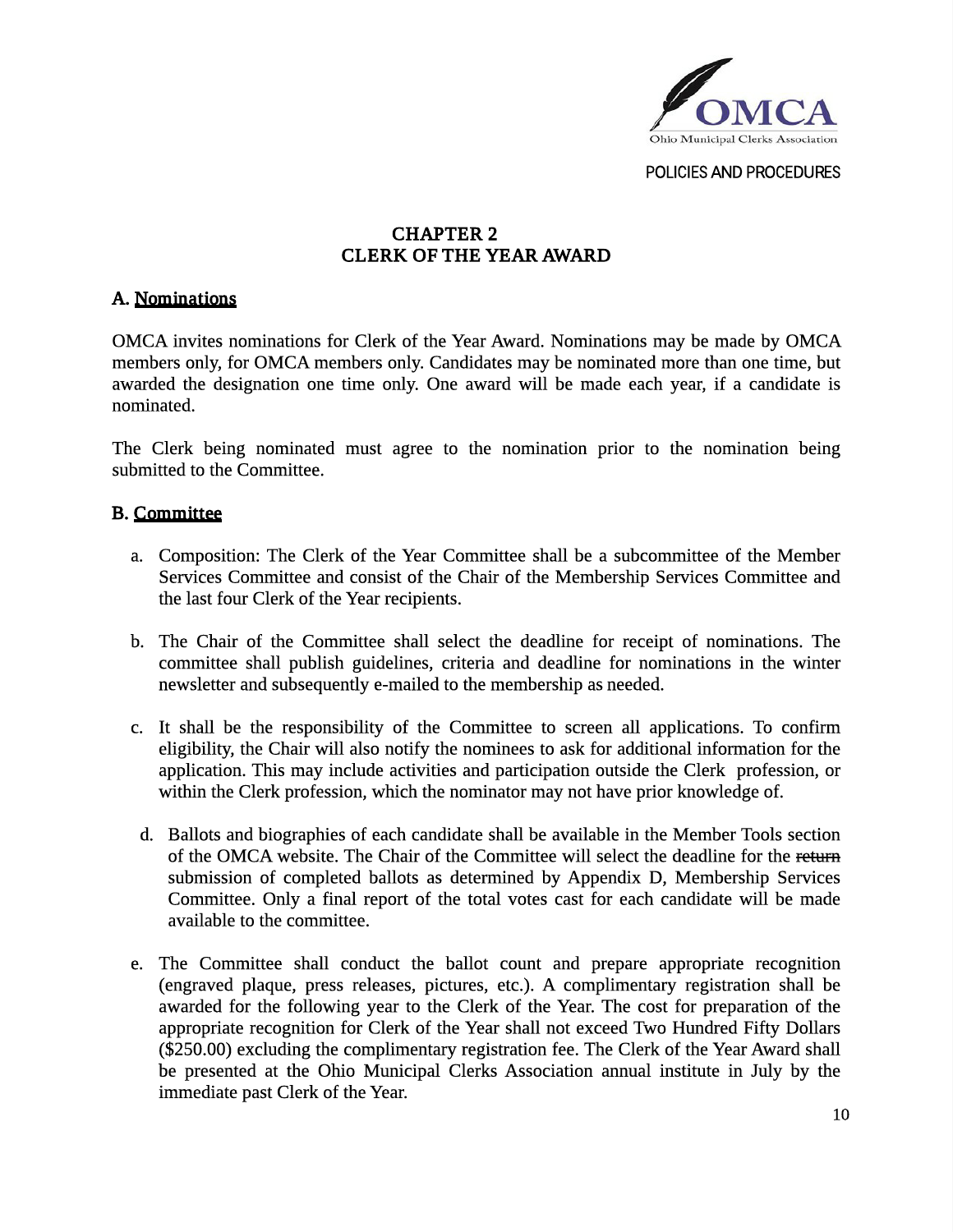

- f. The Chair of the Committee shall destroy all ballots for the Clerk of the Year Award immediately following the ballot count. The Chair, or a member of the committee designated by the Chair, shall notify the municipality or village and prepare press releases. The Chair, or a member of the committee designated by the Chair, shall also notify the OMCA Webmaster in order to update the Clerk of the Year page on the website. The chair, or a member of the committee designated by the chair, shall also notify OML and IIMC for inclusion in their publications.
- C. Criteria for Selection of Candidates for Clerk of the Year

The following criterial shall apply for selection of candidates for the Clerk of the Year award:

- a. At least five years of experience as a Clerk of Council, Municipal Clerk, Deputy or Assistant Clerk, Clerk/Treasurer or Village Fiscal Officer.
- b.—Is a current full member of OMCA in good standing for the previous two fiscal years.
- c. Is Active member in OMCA and regularly participated in OMCA activities in the previous 3 years.
- d.-Holds a CMC or MMC Certification.
- 1. On a separ ate sheet, provide a brief summary of why you are nominating this clerk.

(Amended 4-14-2022)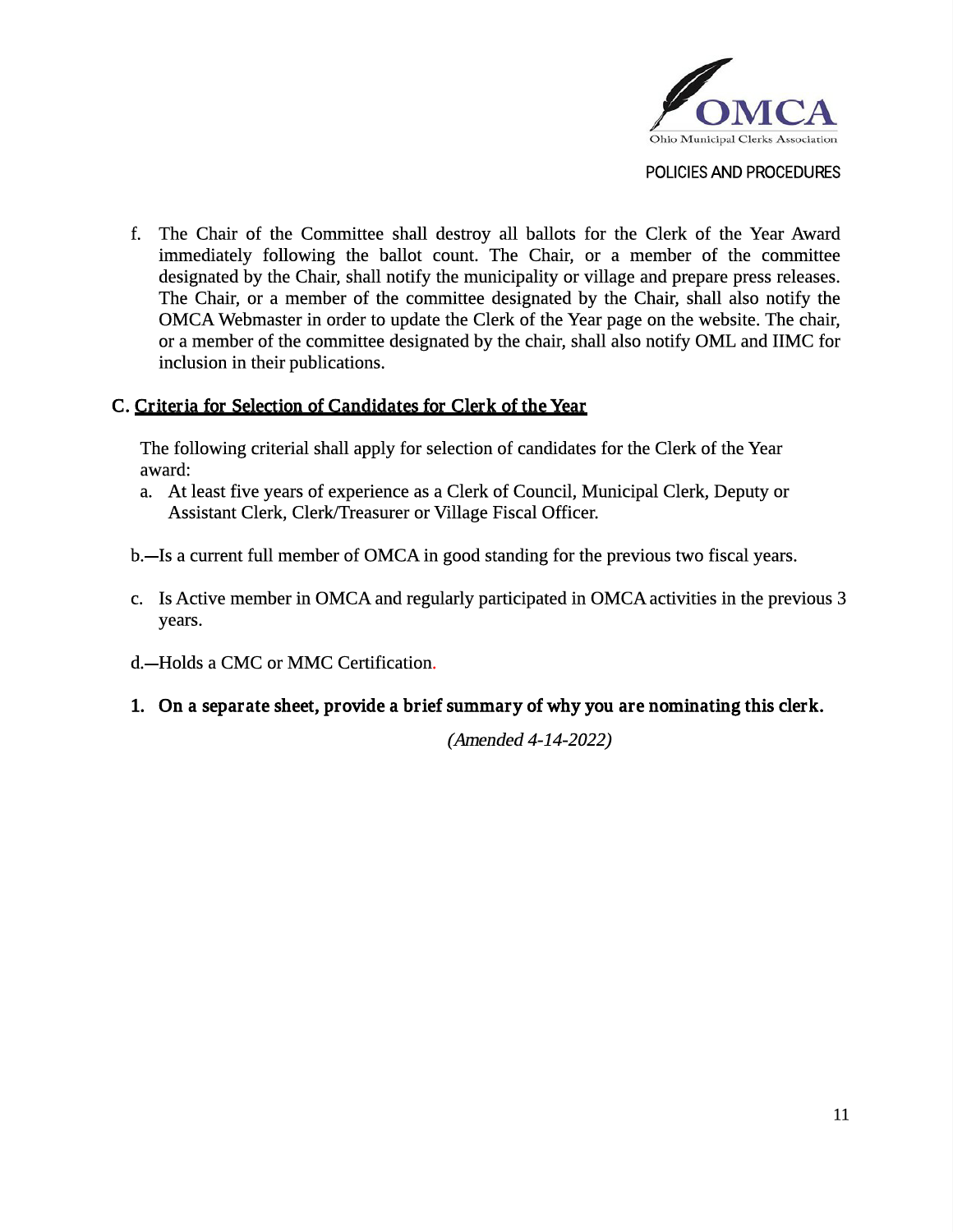

# CHAPTER 3 CONFERENCES AND MEETINGS

## A. One Day & Athenian Dialogues

- 1. President's Attendance. Basic registration shall be covered for the President or Vice President. Accommodations shall be provided as established in Chapter 3 Section D of these Policies and Procedures.
- 2. Refunds. Registrations are refundable, in full, if requested fourteen (14) days prior to the session. The Executive Committee may review any refund request made less than fourteen (14) days prior to the session and on a majority vote approve a refund if the Board considers the request to be for a valid reason.
- 3. Location. The one day sessions and Athenian Dialogues will be held throughout the state.

### B. IIMC Conferences

- 1. IIMC Annual Conference
	- a. In order to promote his/her attendance at the IIMC Conference, basic registration for the OMCA President shall be paid by OMCA. Registration fees shall be paid as designated by IIMC and the cost for single lodging for standard single occupancy shall be paid to the hotel. The duration of the Conference shall be from the night preceding the opening ceremonies until checkout time the day after the banquet. Travel expenses will be paid for the least expensive method of travel to the IIMC Conference, and meals not covered by the registration may be reimbursed with receipts at IRS rates. In the event of cancellation, the President shall be responsible for paying all reimbursement to OMCA, including any penalties which may result. Final disposition of emergency situations will be determined by the Executive Committee.
	- b. Silent Auction: As a contribution to the IIMC Education Fund from the OMCA, an item(s), not to exceed \$200.00, shall be provided for the Silent Auction at the IIMC Conference. The President shall designate a member to make this purchase. An increase in this expenditure shall be approved by a majority vote of the Executive Committee.
	- c. Representative of Annual Conference: In order to promote attendance at the IIMC Conference, the Executive Committee shall designate a Kent State Institute representative who shall be reimbursed according to the MOU.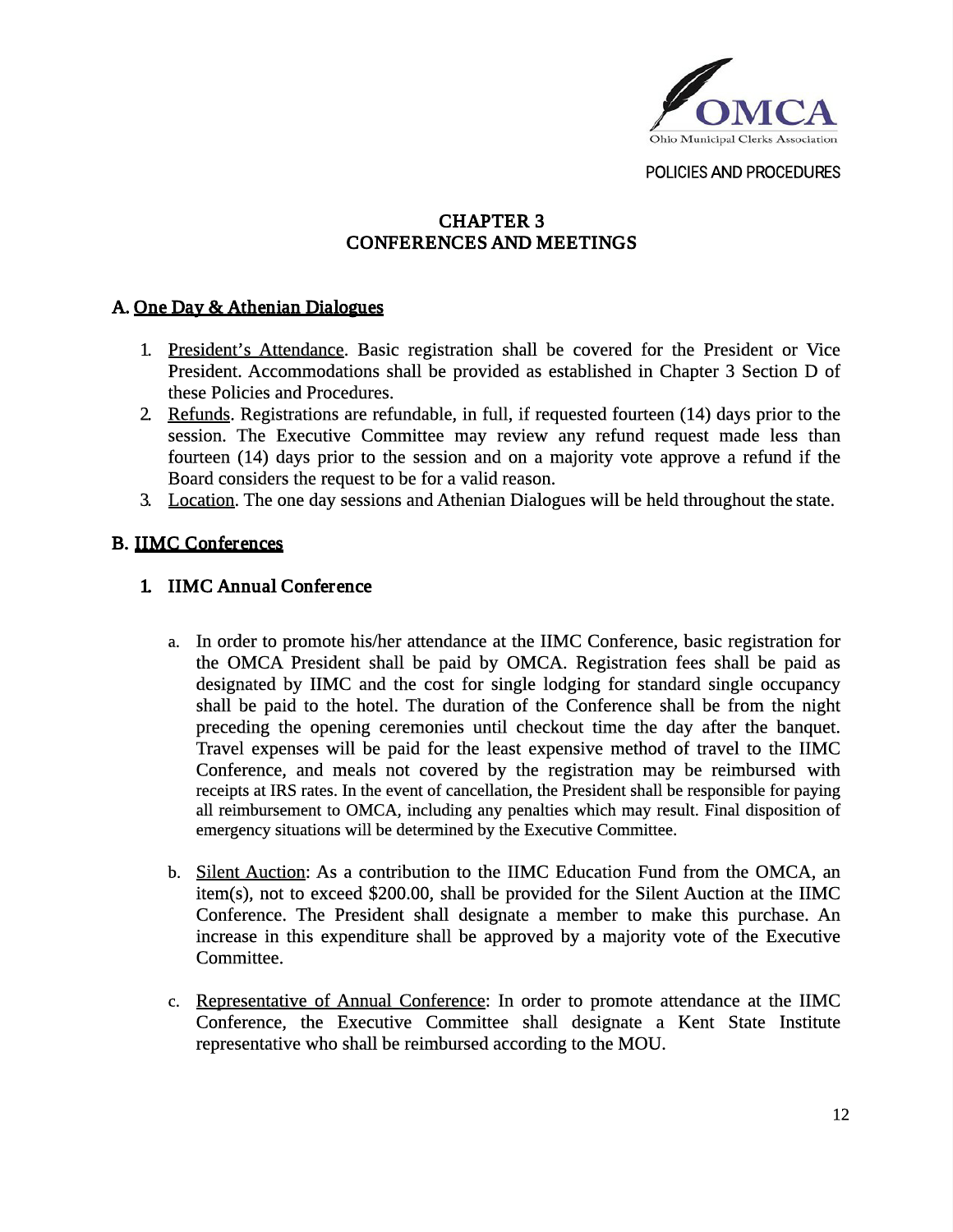

## 2. IIMC Region V Conference

a. In order to promote attendance at the Region V meeting, basic registration for the current President shall be paid by OMCA and the cost of single lodging for standard single occupancy for the duration of the Region V meeting shall be paid to the hotel. In the event of cancellation, the President shall be responsible for paying for all reimbursement to OMCA, including any penalties which may result. Final disposition of emergency situations will be determined by the Executive Committee.

## C. OMCA TRAVEL AND CREDIT CARD USAGE POLICY

The following regulations shall apply to any OMCA Officers (generally the OMCA President; unless otherwise approved by the OMCA Board) attending training programs, meetings, seminars or conferences related to their duties and paid for by OMCA. OMCA Officers traveling at OMCA expense are expected to exercise the same care in incurring expenses that a prudent person would exercise traveling on personal business and expending personal funds. Excess costs, indirect travel routes, luxury accommodations, and unnecessary services are not acceptable and OMCA Officers will be held responsible for costs and additional expenses incurred for personal preference or convenience.

### 1. POLICY AND PROCEDURE

- a. Attendance at meetings, conferences, seminars and training programs which require expenses covered by this policy must be approved in advance by the OMCA Board using the OMCA Travel Expense Report. The OMCA Treasurer must be notified of the OMCA Board's approval prior to the OMCA Officer registering for any meeting, conference, seminar or training, or obligating OMCA to any travel related expenses (lodging, airfare, etc.) to ensure adequate funds are available to cover the expenses. The OMCA Board must approve the travel for any OMCA Officer that involves an overnight stay or out-of-state travel. Once travel expenses are approved in accordance with this policy, the OMCA Officer may utilize the OMCA credit card for payment of these expenses or the OMCA Officer may pay for these expenses personally and seek reimbursement from the OMCA Treasurer for these expenses.
- b. The total applicable per diem allotment will be pro-rated based on the IRS Per Diem Rates, using the high-low substantiation method for the applicable federal fiscal year as follows:

20% for breakfast (a continental breakfast is not a meal)

- 30% for lunch
- 50% for dinner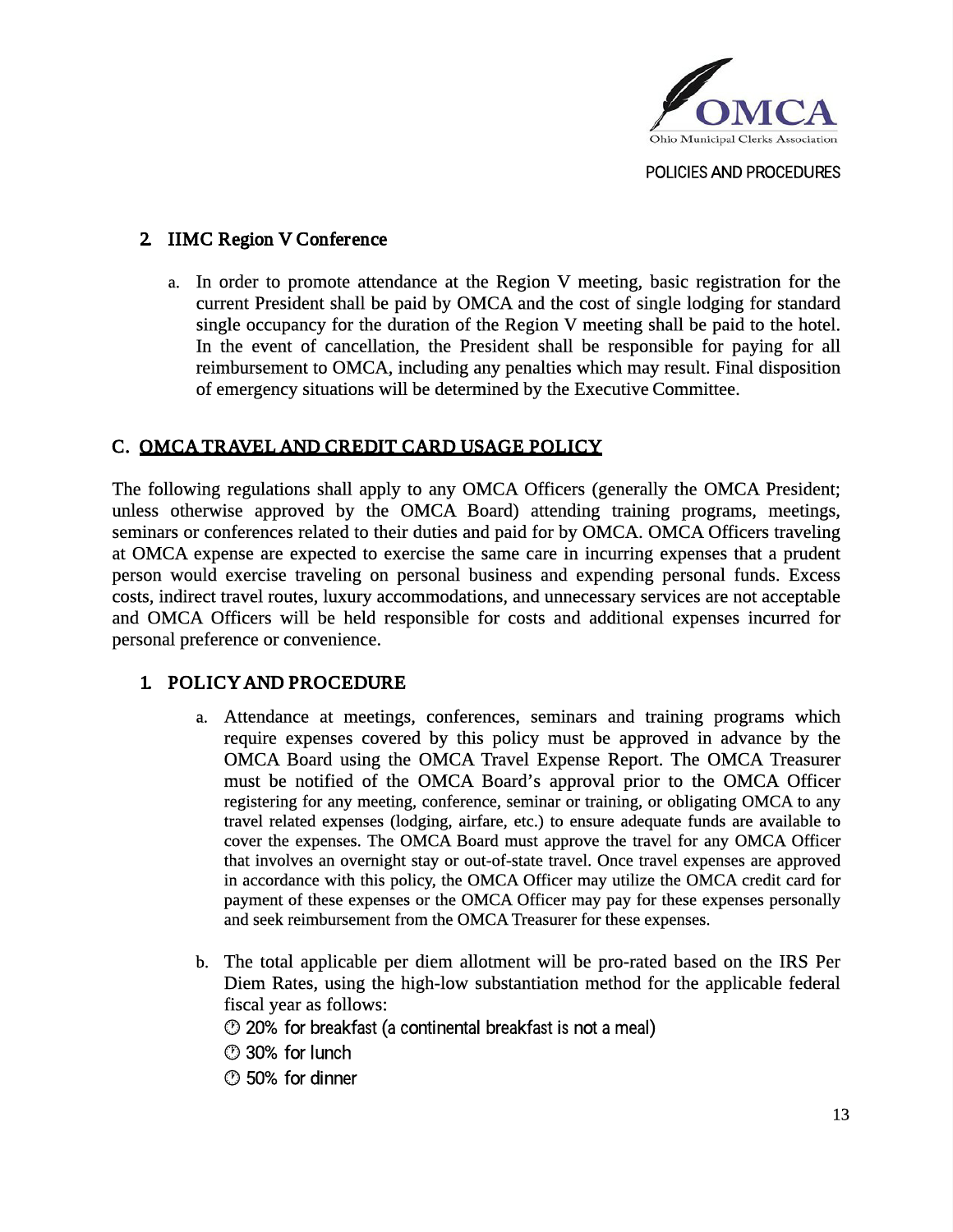

Payment of gratuity will be limited to 15% of the total meal cost. If there are meal(s) included with a registration, these meal(s) will be covered with the registration and no additional allotment will be provided.

- c. Payment for mileage for travel of 100 miles or more round-trip by an OMCA Officer for any OMCA-related meeting, conference, seminar or training approved by the OMCA Board will be determined using MapQuest from the starting point to the meeting, conference, seminar or training and back to the return point. OMCA will not provide any payment for mileage for travel of less than 100 miles round-trip by an OMCA Officer for any OMCA-related meeting, conference, seminar or training.
- d. Payment or reimbursement for airfare for out-of-state travel by an OMCA Officer for any IIMC-related meeting, conference, seminar or training approved by the OMCA Board shall be based on what is a normal and reasonable fare for the destination. If an OMCA Officer opts to travel by car to and from the destination rather than travel by air, payment of mileage for the travel will be limited to the actual cost of the mileage for the travel or the average cost of three airfares to the destination at least sixty days in advance of the travel; whichever is the lesser amount.
- e. Lodging expenses will be based on what are normal and reasonable costs for the area. Proximity to the conference, seminar, training, or meeting area will be taken into account in determining appropriate lodging expenses. The final approval of lodging expenses is at the discretion of the OMCA Board. OMCA will not provide any payment for lodging expenses for travel of less than 200 miles round-trip by an OMCA Officer for any OMCA-related meeting, conference, seminar or training (except for any multi-day OMCA-related meeting, conference, seminar or training).
- f. All receipts for expenses paid with the OMCA credit card or expenses personally incurred by the OMCA Officer for reimbursement shall be submitted to the OMCA Treasurer for processing. Any expenses incurred with the OMCA credit card in excess of the approved amounts set forth in this policy and approved by the OMCA Board shall be paid back to OMCA by the OMCA Officer. Any expenses personally incurred by the OMCA Officer submitted for reimbursement will be limited to reimbursement of the approved amounts set forth in this policy and approved by the OMCA Board.
- g. Specifically prohibited are expenses or reimbursements for purchases of personal items, alcoholic beverages and entertainment, such as in-room movies, or a social or athletic activity not included as part of a seminar/conference registration fee.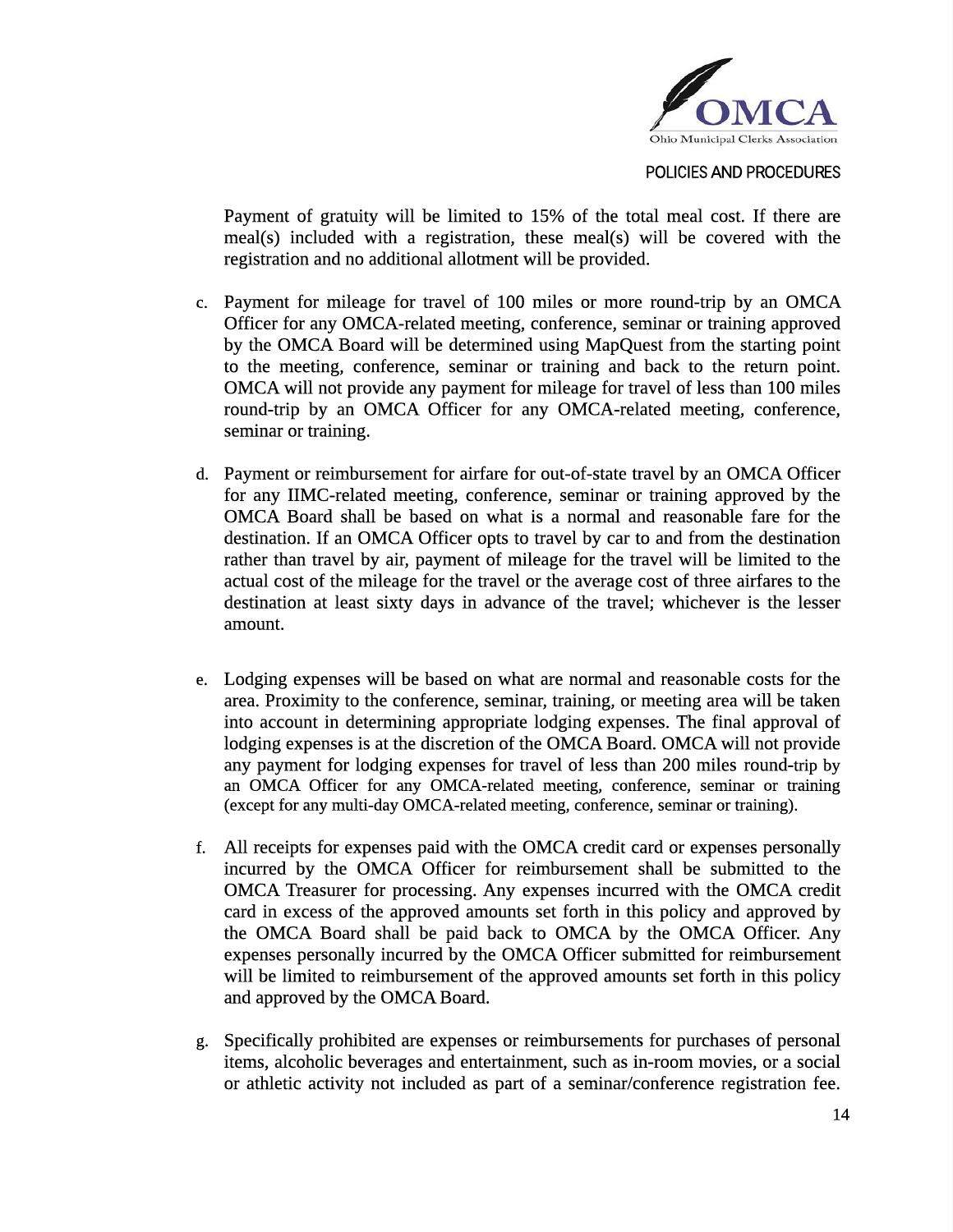

Also prohibited are expenses or reimbursements for expenses of any other individuals who accompany an OMCA Officer during the approved travel. D. SPEAKER TRAVEL AND HONORARIA GUIDELINES

- 1. Speaker and lecturer fees and honoraria are negotiable consistent with the budget and customary practices.
- 2. Travel expenses for a one-day speaker shall be computed as follows: (1) travel expenses (see Travel Policy); (2) one night's hotel room rental; and (3) waiver of seminar registration fees.
- 3. Travel expenses for a two-day speaker shall be computed as follows: (1) travel expenses (see Travel Policy); (2) up-to but not exceeding two night's hotel room rental; and (3) waiver of seminar registration fees.
- 4. City secretaries or municipal clerks participating as major seminar lecturers or speakers for one or two full days (One Day Academies or Athenian Dialogues) may be reimbursed for travel and lodging (see Travel Policy) and have seminar registration waived or partially waived. OMCA will not reimburse for travel of less than 100 miles round trip per MapQuest from starting point to the destination.
- 5. City secretaries or municipal clerks participating as session conveners which includes introducing the speakers, watching so presenters do not go over time and facilitating question and answer sessions or panel members or panel chairs which includes people chosen to give advice or comments and are considered as contributing field professionals with no costs waived or expenses paid.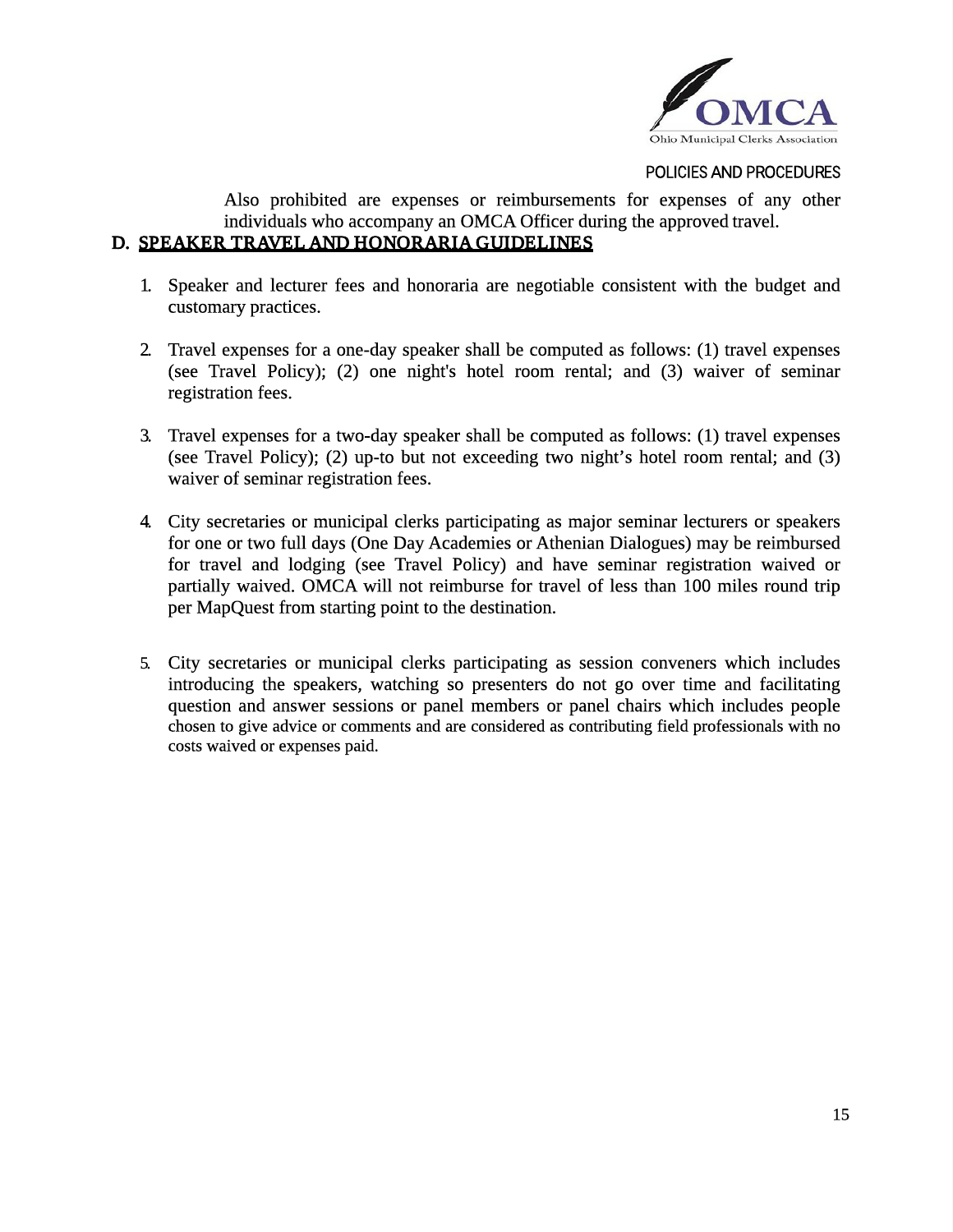

## CHAPTER 4 RECORDS RETENTION

Before passing records to the succeeding Officer, each Officer shall review records held by them. Records, which are of a historical or legal nature, but not necessary for the current operation of their function, shall be forwarded to the historian. The historian shall review these files and dispose of them in an approved manner after receiving approval of the Executive Committee, or forward them to the Ohio Municipal League for storage. A record of the files kept in storage shall be a part of the records kept by the historian.

The approved manner for disposal shall be shredding. Records Retention Schedule shall be as follows: (Amended April 2022)

| Bank Statements (with corresponding invoices, receipts and checks)<br>10 Years Board |                           |  |
|--------------------------------------------------------------------------------------|---------------------------|--|
| <b>Agendas</b>                                                                       | 5 Years                   |  |
| <b>Bonds</b>                                                                         | <b>Until Superseded</b>   |  |
| <b>By Law Changes</b>                                                                | 15 Years                  |  |
| <b>Certificates and Resolutions</b>                                                  | Permanent                 |  |
| <b>Clerk of the Year Recipient List</b>                                              | Permanent Clerk's Manual  |  |
| <b>Until Superseded Committee Reports</b>                                            | 5 Years                   |  |
| Conference Programs & Materials                                                      | 5 Years                   |  |
| <b>Contracts/Memorandums of Understanding</b>                                        | Until superseded (Amended |  |
|                                                                                      | 4-14-2022)                |  |
| Correspondence                                                                       | 5 Years                   |  |
| <b>CMC/AAE/MMA/MMC Letters</b>                                                       | 5 Years                   |  |
| <b>Federal Tax Exemption Filing Papers</b>                                           | Permanent                 |  |
| <b>Financial Reports</b>                                                             | 20 Years                  |  |
| <b>History of Officers</b>                                                           | Permanent                 |  |
| <b>Honorary Members Lists</b>                                                        | 15 Years                  |  |
| <b>Ledger Books</b>                                                                  | 10 Years                  |  |
| <b>Membership Applications</b>                                                       | 5 Years                   |  |
| <b>Membership Rosters</b><br>10 Years                                                |                           |  |
| <b>Minute Minders</b><br>1 Copy Permanent                                            |                           |  |
| <b>Minutes</b>                                                                       | Permanent                 |  |
| <b>Miscellaneous Information</b>                                                     | Until no longer of value  |  |
| <b>Policies and Procedures</b>                                                       | 5 Years                   |  |
| <b>Region Maps</b>                                                                   | Until superseded (Amended |  |
|                                                                                      | 4-14-2022)                |  |
| <b>Scholarship Applications</b>                                                      | 3 Years                   |  |
| <b>Scrapbooks</b>                                                                    | Permanent                 |  |
| 2003 IIMC Conference                                                                 | 10 Years                  |  |
|                                                                                      |                           |  |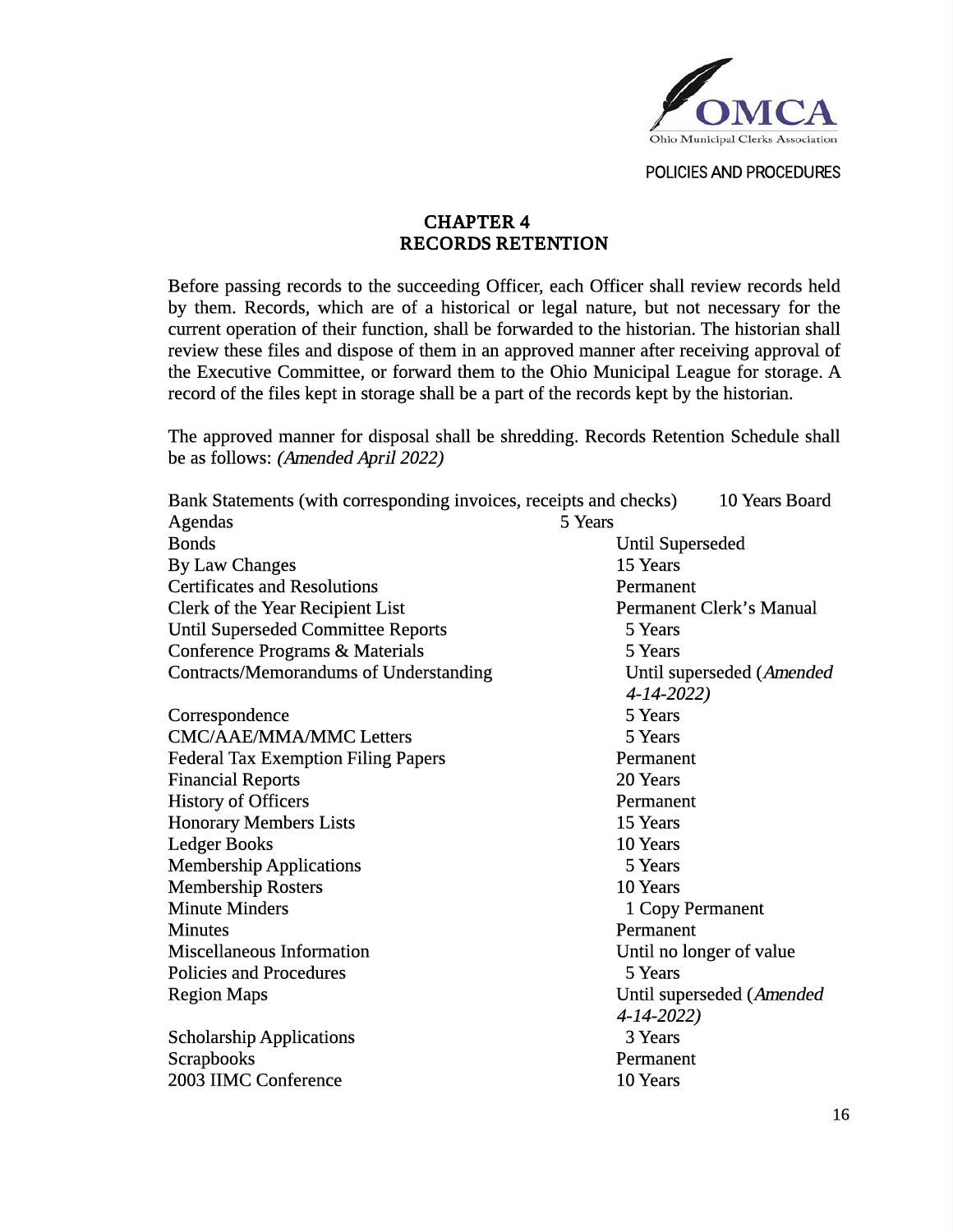

25 Year Service Lists 10 Years

## CHAPTER 5 MISCELLANEOUS PROVISIONS

### BOARD HANDBOOK:

A Board Handbook will be updated as necessary and adopted by the Executive Committee.

### CLERK'S MANUAL:

Clerk's manuals are available upon request made to the Ohio Municipal League (OML). Each municipality which is a member of the OMCA is entitled to one copy of the manual free of charge for each member and one shall be distributed to each new member municipality The manual is also available on the members' only section of the OMCA website.

### MEMBERSHIP DIRECTORY:

Said membership directory is available on the website.

## MEMORIAL CONTRIBUTIONS:

In the event of the death of a member Clerk of the OMCA, active or retired, a memorial contribution of \$100.00 shall be made in the Clerk's memory toward OMCA scholarships. A letter notifying the family of the donation shall be sent by the treasurer. A letter to the City/Village Manager or City/Village Council of the Clerk's City/Village shall also be sent by the treasurer advising of the donation.

### OMCA SCHOLARSHIPS:

OMCA scholarships may be established by the Executive Committee to aid Clerks who are unable, through their home municipality, to finance their attendance in the Annual Institute for Municipal Clerks. Scholarship funds may also be used for the OMCA and IIMC educational opportunities at the discretion of the Professional Development Committee and the Executive Committee. The Board may also designate other training that would be eligible for scholarships. Sufficient notice (at least 3 months) must be made to all members that scholarships are available for these other purposes. Specific criteria for each conference may be established by the Professional Development Committee and approved by the Executive Committee. Limited funds shall be made available from the Association and contributions may be received from other sources. The Executive Committee shall allocate at the January Board Meeting the amount of funds available for that year. By the processing of applications, the Professional Development Committee shall determine the manner in which these funds shall be distributed. (Amended 4/14/2022)

### POLICY & PROCEDURE CHANGES: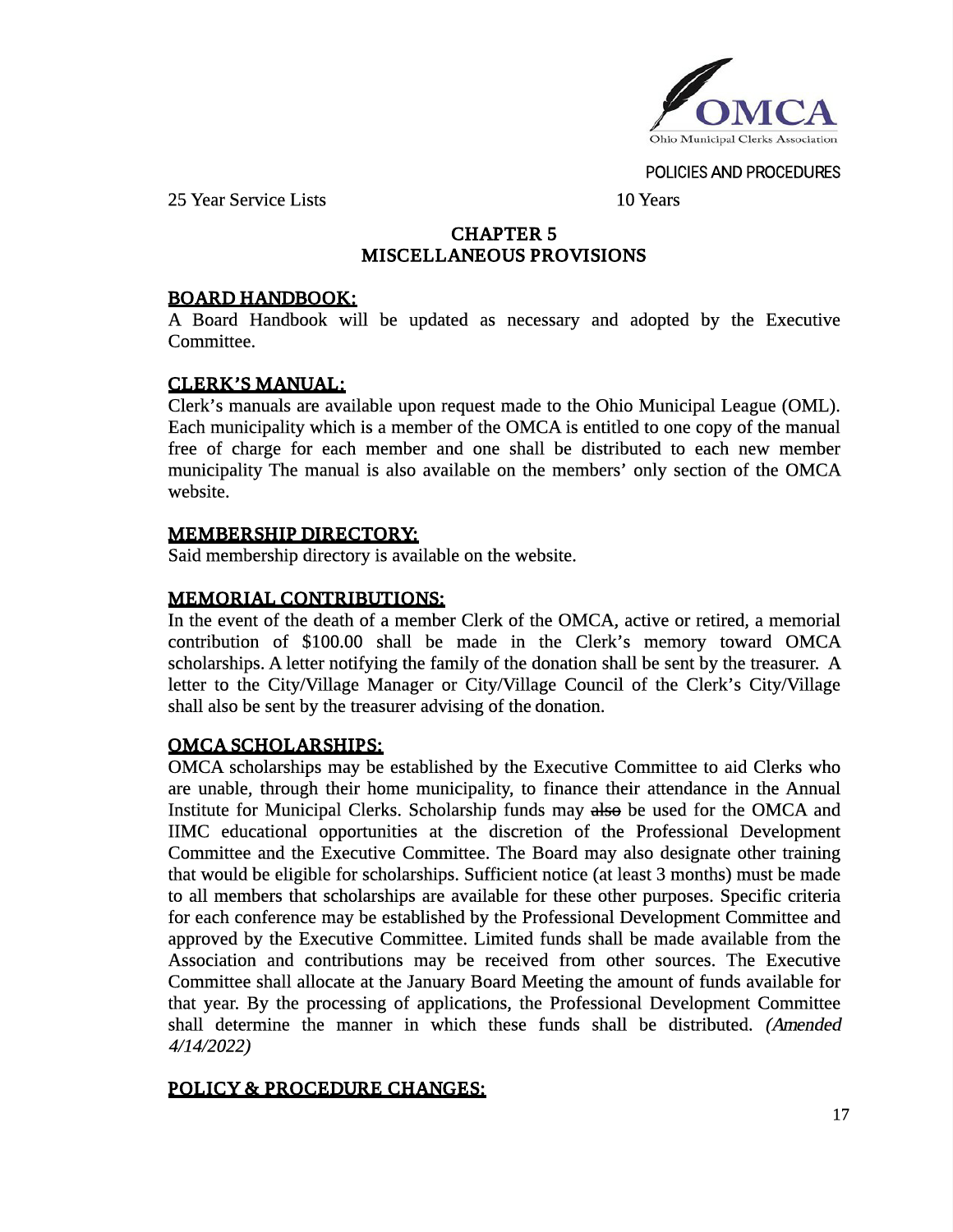

Recommendations for changes to the policies and procedures shall be made to the Executive Committee by the Legislative Review Committee. Changes can be voted on at any Board Meeting held throughout the year. STRATEGIC PLAN:

The Executive Committee will hold a strategic planning session every three (3) years. The current President will coordinate the meeting at which the Executive Committee will review and update the existing strategic plan and set new goals as necessary. The final strategic plan will be presented to the Executive Committee for adoption. (Amended 4/14/2022)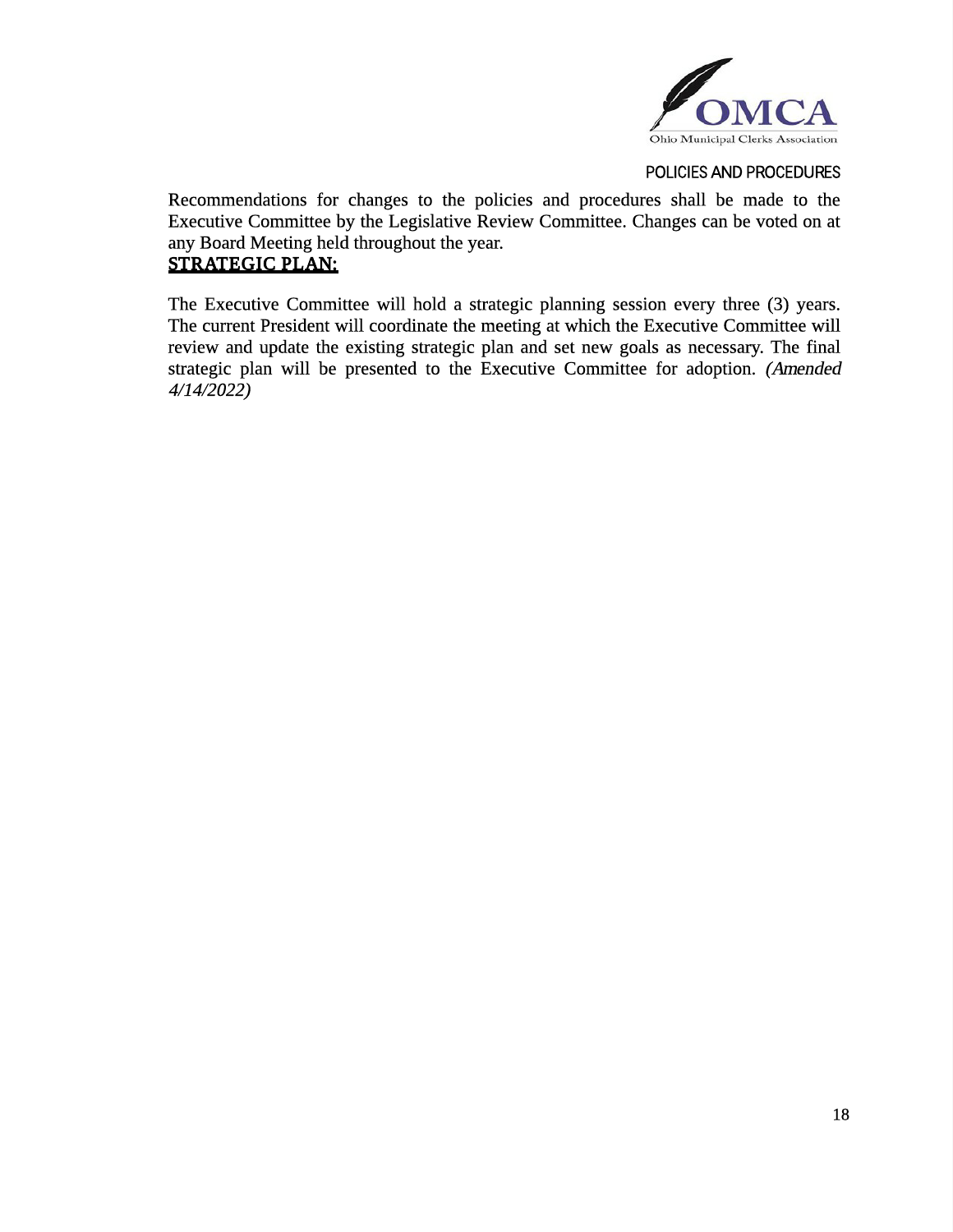

## CHAPTER 6 DUES

#### A. Dues

Membership dues in the Association are for the calendar year commencing January 1, 2018. Municipalities in good standing on July 31, 2017, will be awarded five (5) months free membership through December 31, 2017. Said dues and charges shall be in force until changed by action of the Executive Committee. Current dues effective January 1, 2018, are:

| a. Full Member            | \$55.00 |
|---------------------------|---------|
| b. Associate Member       | 40.00   |
| c. Retired Past President | 0.00    |
| d. Retired Member         | 30.00   |

Attendance by non-members of the Ohio Municipal Clerks Association shall be charged an additional \$25.00 over and above the member fee for Athenians and One-Day Academies.

Attendance by non-members of the Ohio Municipal Clerks Association shall be charged an additional \$100.00 over and above the member fee to the Annual Institute.

A late fee of \$15.00 shall be added to membership dues and shall be assessed to any membership renewal request received after March 1st. (est. April 19, 2018)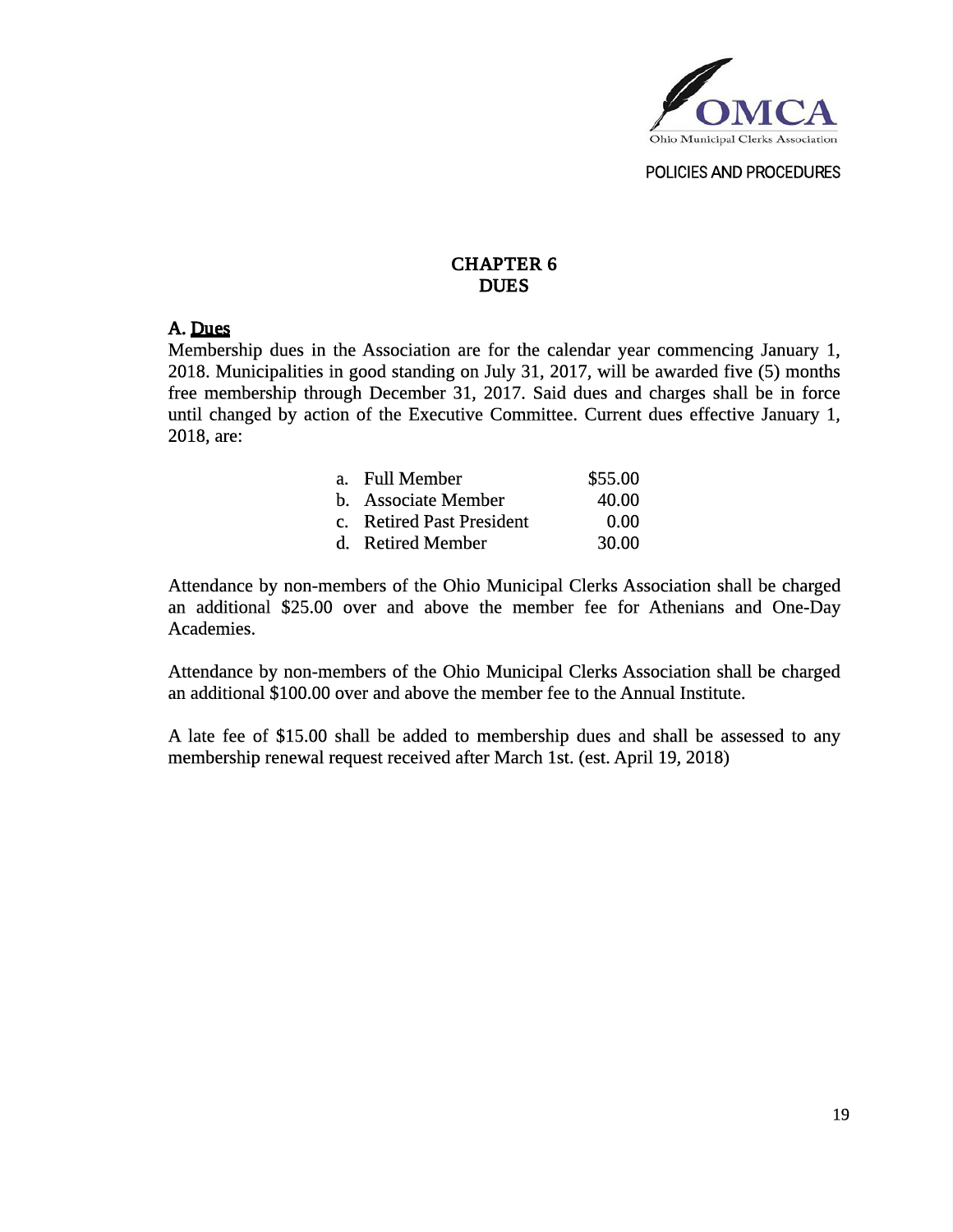

#### CHAPTER 7 OHIO MUNICIPAL CLERKS ASSOCIATION EXECUTIVE COMMITTEE

- 1. Four Executive Committee meetings are scheduled per year January, April, July, and October. Said meetings are scheduled by the President. When lasting through the lunch hours, lunch will be provided at the expense of the OMCA. In addition, there shall be an Annual Orientation Meeting. (Amended 4-14-2022)
- 2. The Executive Committee may act between regular meetings on any matter that needs immediate attention via teleconference, video conference, and/or group email. Actions of the Executive Committee shall be reported at the next regular Executive Committee meeting for ratification and record purposes.
- 3. All Executive Committee members are required to attend the Executive Committee meetings and all Executive Committee members and Committee Chairs are required to attend the annual orientation meeting as set forth in Item 1 above
- 4. Regular attendance at all Executive Committee meetings, including the annual meeting of the Association at the Annual Institute and the Orientation Meeting, is required. Three (3) absences during the full term shall result in the immediate removal from the Executive Committee. If fulfilling an unexpired term, one (1) absence per year left in the term, or part thereof, shall also result in the immediate removal from the Executive Committee. The President must be notified five days prior to the meeting an absence to ensure a quorum will be present for the meeting. Notification can be via email, text, or telephone. It is the Executive Committee member's responsibility to receive confirmation of this absence from the President.
- 5. Board Members make their own reservations for overnight accommodations, if necessary, and are responsible for payment. Information is sent with the meeting notice.
- 6. Only Officers and elected Board Members may make a motion or vote on a motion. Committee chairs and members, unless elected Board Members, cannot vote. Past Presidents, except the Immediate Past President, do not vote.
- 7. All reports must be sent to the President, at a date to be determined by the President, in order to allow time to create and distribute the agenda packet for the Executive Committee meeting. If you have a report to give and you cannot attend the meeting, advise the President that a committee member will be present or the report can stand as written.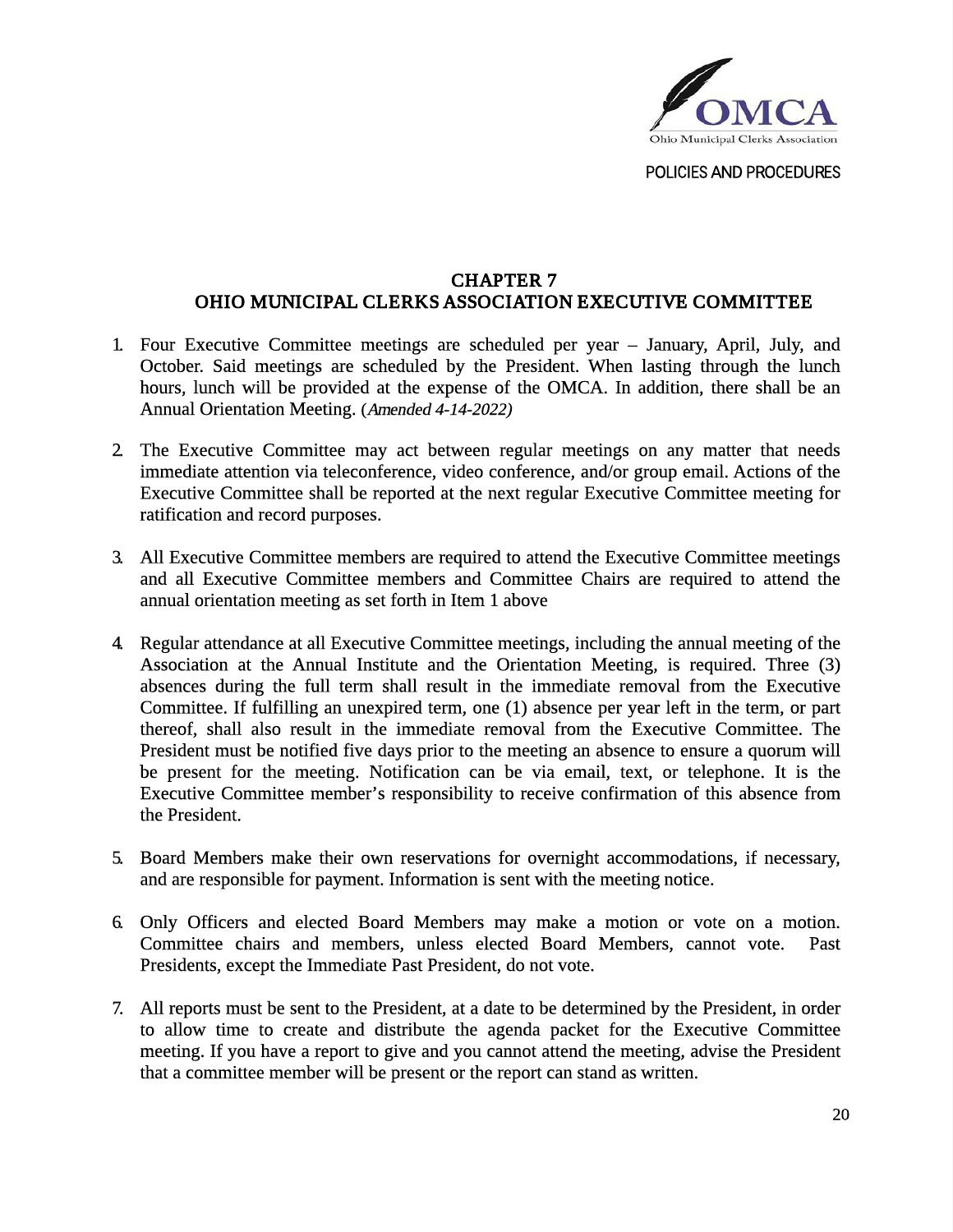

- 8. Committee chairs or their designee attend the Board meetings, if their committee business is active. Committee members are not required to attend.
- 9. Dress business casual.
- 10. Meetings begin at 10:00am. The meeting usually last until 12:30pm, however, if a lot of business needs to be covered, the meeting could run longer. A lunch and/or a continental breakfast may be provided by the President. Expenses for food may not exceed \$300.
- 11. All Board Members should be familiar with the By-Laws, the Policies and Procedures, the Board Handbook, and the Strategic Plan of the OMCA. If you do not have a current copy, contact the Chair of the Legislative Review Committee. Both the current version of the By-Laws and Policies and Procedures are available on the website.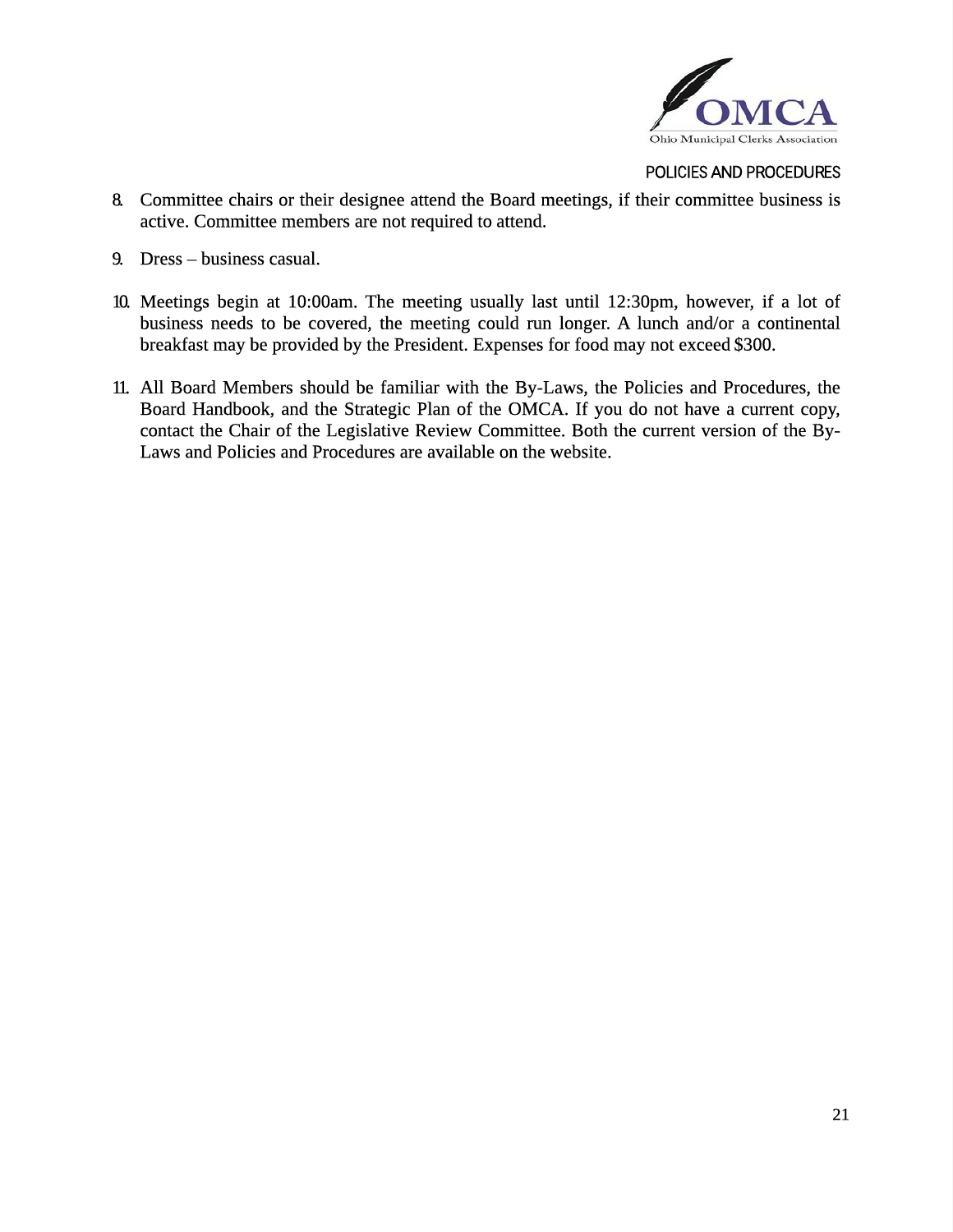

## CHAPTER 8 IIMC BOARD OF DIRECTORS REPRESENTATION

Representation on the IIMC Board of Directors consists of two (2) members from each region. Ohio is in Region V which consists of Indiana, Kentucky, Michigan, Ohio and Tennessee. A director's term is three (3) years. A candidate's name must be submitted to IIMC in January of the year a new director will be elected and take office.

In October 2014, new By-Laws were adopted by the membership of Region V relating to the Director positions. They will be rotated and elected as follows:

The selection of the IIMC Region V Director will be in alphabetical rotation with all five states in order beginning with Indiana in 2016 followed by Kentucky, Michigan, Ohio and Tennessee.

During the term of office for an Ohio Director, the OMCA shall provide informal financial support to help defray expenses which should be shared by the two (2) Directors. These expenses shall include operating supplies and postage for mailing. Any other expenses would be subject to majority approval of the Executive Board.

## PROCEDURE FOR OHIO REPRESENTATIVE SERVICE AS MEMBER OF IIMC BOARD OF DIRECTORS FROM REGION V:

For each year that Ohio is eligible for a director position, the following procedure will be used to nominate and present a candidate to the Region V membership for confirmation; with the subsequent submission to the IIMC.

The OMCA Executive Committee shall announce that qualified OMCA members may seek nomination for the IIMC Region V Director position. The Executive Committee shall provide the membership with the list of qualifications, filing instructions, and the deadline for submission.

Notice of same shall be e-mailed on the OMCA listserv and posted on the OMCA website, with all pertinent information included by the Association webmaster. Notice of same shall be printed, with all pertinent information included, in the Minute Minders.

A letter of interest, resume of qualifications and a 2" x 2" photo must be postmarked and submitted to the OMCA Executive Committee, to the location designated in the notifications, no later than February 1st of the year of the announcement.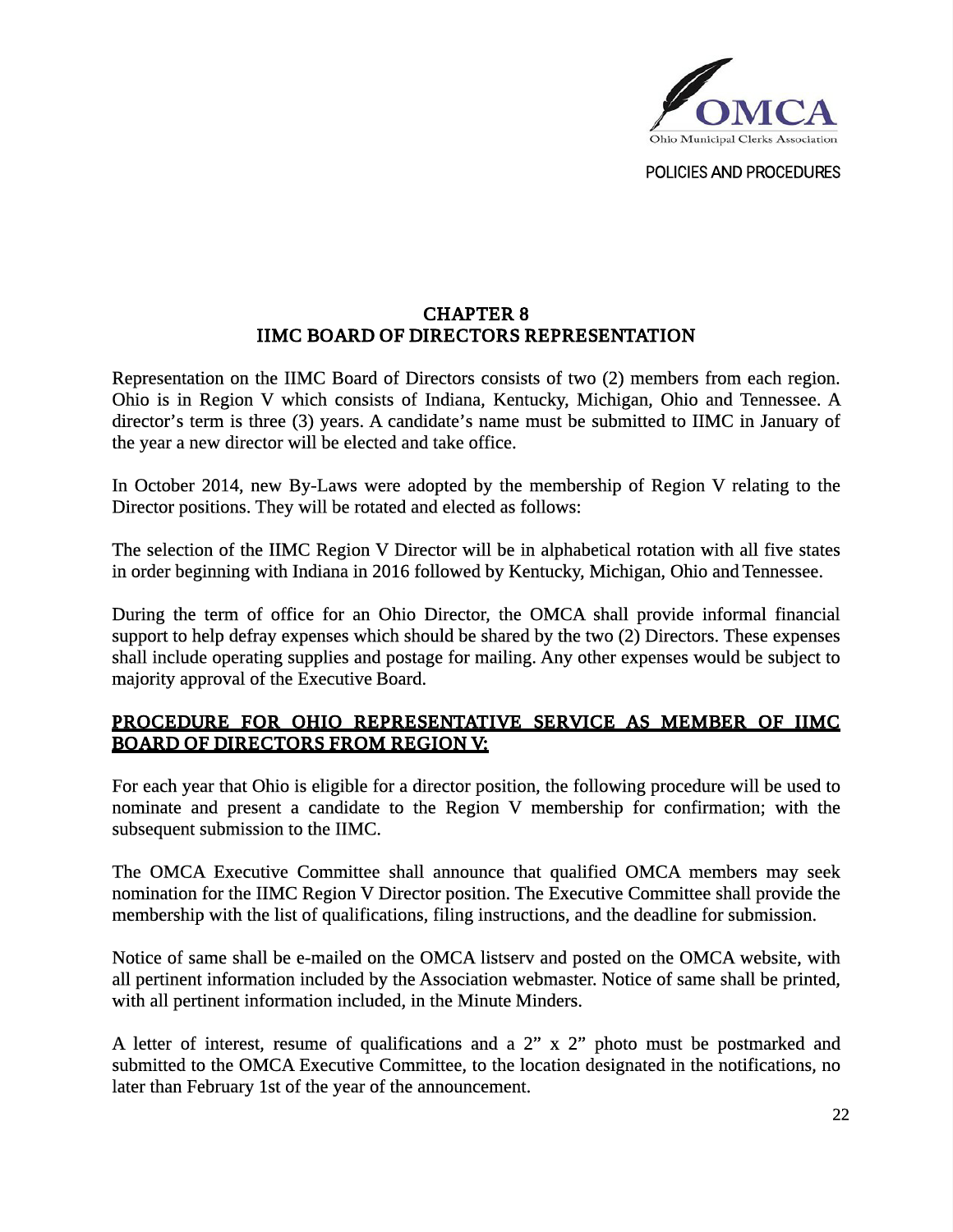

Upon receipt of the materials from any interested person, no later than February 15th, the OMCA Executive Committee shall appoint a Region V Directors Committee consisting of the Vice President, Immediate Past President, a past Region V Director or retired clerk. This committee shall review all application packets for accuracy and compliance of qualifications.

- 1. If only one (1) individual files for candidacy and all qualifications are met, he/she shall be deemed as the official nominee as the next Region V Director and shall be presented to the Region V membership. If confirmed by the Region V membership, the candidate is presented to the IIMC as the next Region V candidate by the deadline stipulated. If no Region V meeting is held, and online vote shall be conducted by the current region directors. This candidate shall take office in May of the following year.
- 2. If more than one person shall file a letter of interest and meet the qualifications, the OMCA must conduct an election for all qualified candidates. This election shall be done via a third party voting/survey system. The official ballot shall list the names of each qualified candidate and a brief bio and shall stipulate instructions on how to vote; and the ballot return deadlines. The ballot deadline shall be postmarked no later than March 30. It shall be noted on the ballot that additional candidate information, including candidate's photos, can be found on the OMCA website. The OMCA webmaster shall post all resumes, bio's and any other information requested of the candidates by the OMCA Board.
- 3. Must have completed their term on the OMCA Executive Committee or be completing their obligations on the OMCA Executive Committee the same year in which they are taking the oath for the Region V Director position. (i.e. if you will be sworn in for Region Director in May 2020, you must have completed your commitment on the Executive Committee by that date, or your term on the Executive Committee is ending on July 31, 2020.) Allows for a two (2) month overlap because of the contradictory fiscal years.
- 4. All returned ballots shall be counted by the appropriate persons/committee within seven (7) days of the deadline for returning ballots. The person with the most votes shall be deemed elected by the Clerks of Ohio. In case of a tie vote, the affected candidates shall meet with the Executive Committee to determine a winner.

The successful candidate shall be the Ohio nominee for the Region V Director position and shall be presented to the Region V members at the annual region meeting for confirmation. If confirmed at this meeting, the candidate's name shall be submitted to IIMC with official notification that this person has been selected by the members of Region V to serve as their next Director, to take office in May at the next annual IIMC conference. If no Region V meeting is held an online vote shall be conducted by the